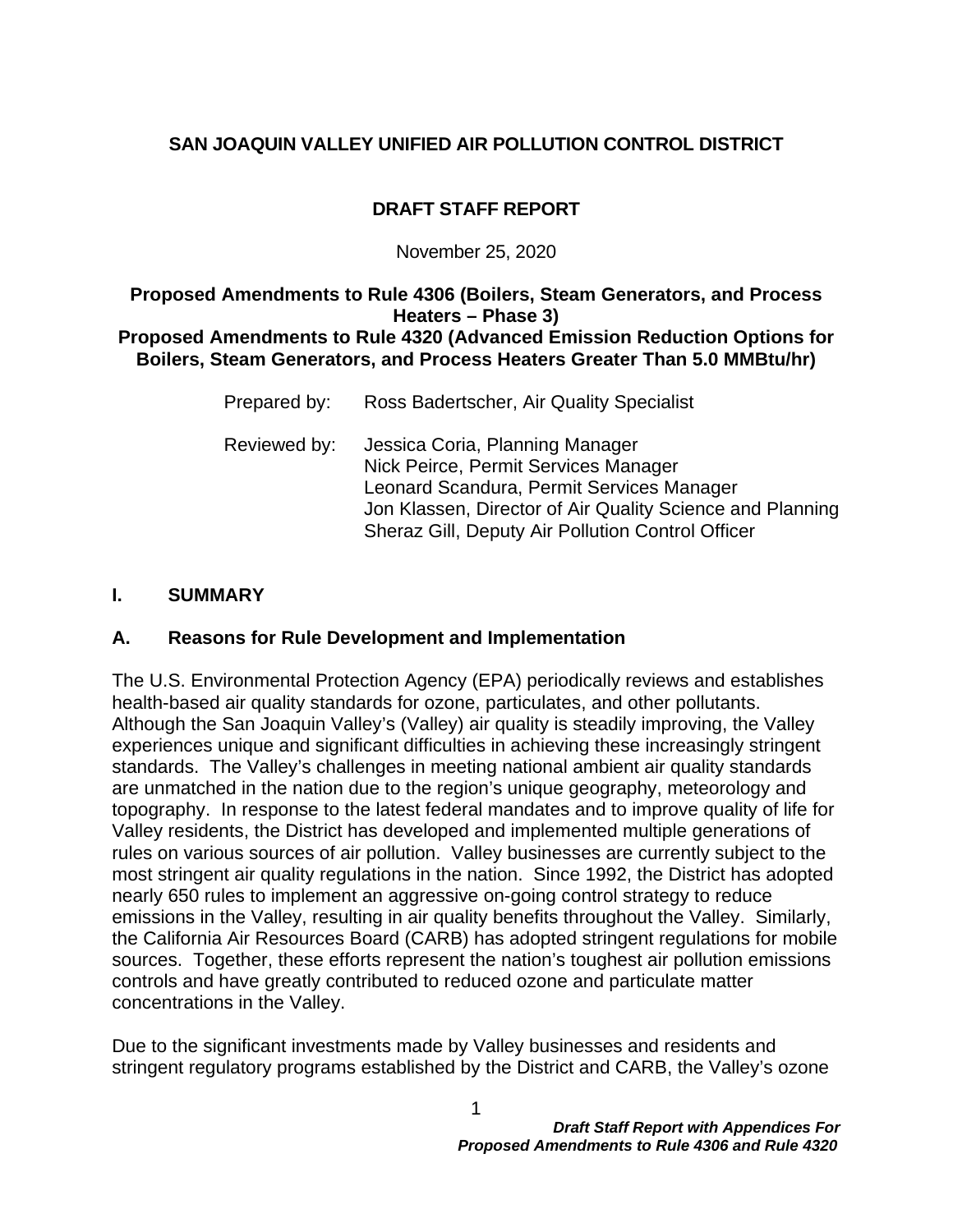Draft Staff Report for Rules 4306 and 4320 November 25, 2020

and PM2.5 (particulate matter that is 2.5 microns or less in diameter) emissions are at historically low levels, and air quality over the past few years has continued to set new clean air records. Despite the significant progress under these regulations, greatly aided by the efforts of Valley businesses and residents, many air quality challenges remain, including attainment of the federal air quality standards for PM2.5 that are addressed in the District's recently adopted *2018 Plan for the 1997, 2006, and 2012 PM2.5 Standards* (*2018 PM2.5 Plan*).

The *2018 PM2.5 Plan* contains a comprehensive set of local and state measures that build on existing measures to further reduce air pollution from stationary, area, and mobile sources throughout the Valley. Attaining the multiple federal PM2.5 standards by the mandated deadlines is not possible without significant additional reductions in directly emitted PM2.5 and PM2.5 precursors like NOx (oxides of nitrogen).

The *2018 PM2.5 Plan* includes a suite of innovative regulatory and incentive-based measures, supported by robust public education and outreach efforts to reduce emissions of PM2.5 in the Valley. One of the measures included in the plan is to amend District Rule 4306 (Boilers, Steam Generators, and Process Heaters - Phase 3) and Rule 4320 (Advanced Emission Reduction Options for Boilers, Steam Generators, and Process Heaters Greater than 5.0 MMBtu/hr) as a necessary cost-effective measure for further reducing NOx emissions and bringing the Valley into attainment with federal PM2.5 standards within the mandated federal deadlines.

Based on a comprehensive technical analysis, in-depth review of local, state, and federal regulations, and a robust public process, District staff are proposing several modifications to Rules 4306 and 4320 to reduce emissions from boilers, process heaters, and steam generators in the San Joaquin Valley. The proposed Rule 4306 and Rule 4320 go above and beyond federal standards of Reasonably Available Control Technology (RACT), Best Available Retrofit Control Technology (BARCT), and Most Stringent Measures (MSM). This rule amendment project is proposed to satisfy the commitments in the District's *2018 PM2.5 Plan*. The proposed amendments to Rule 4306 and Rule 4320 will seek to obtain as much reduction of NOx from boilers, steam generators, and process heaters as expeditiously practicable and technologically and economically feasible.

#### **B. PM2.5 Health Impacts and Benefits of Implementing NOx Control Measures**

The health risks of PM2.5 have been linked to a variety of health issues, including aggravated asthma, increased respiratory symptoms (irritation of the airways, coughing, difficulty breathing), decreased lung function in children, development of chronic bronchitis, irregular heartbeat, non-fatal heart attacks, increased respiratory and cardiovascular hospitalizations, lung cancer, and premature death. CARB explains that even short-term exposure of less than 24 hours can cause for premature mortality, increased hospital admissions for heart or lung causes, acute and chronic bronchitis,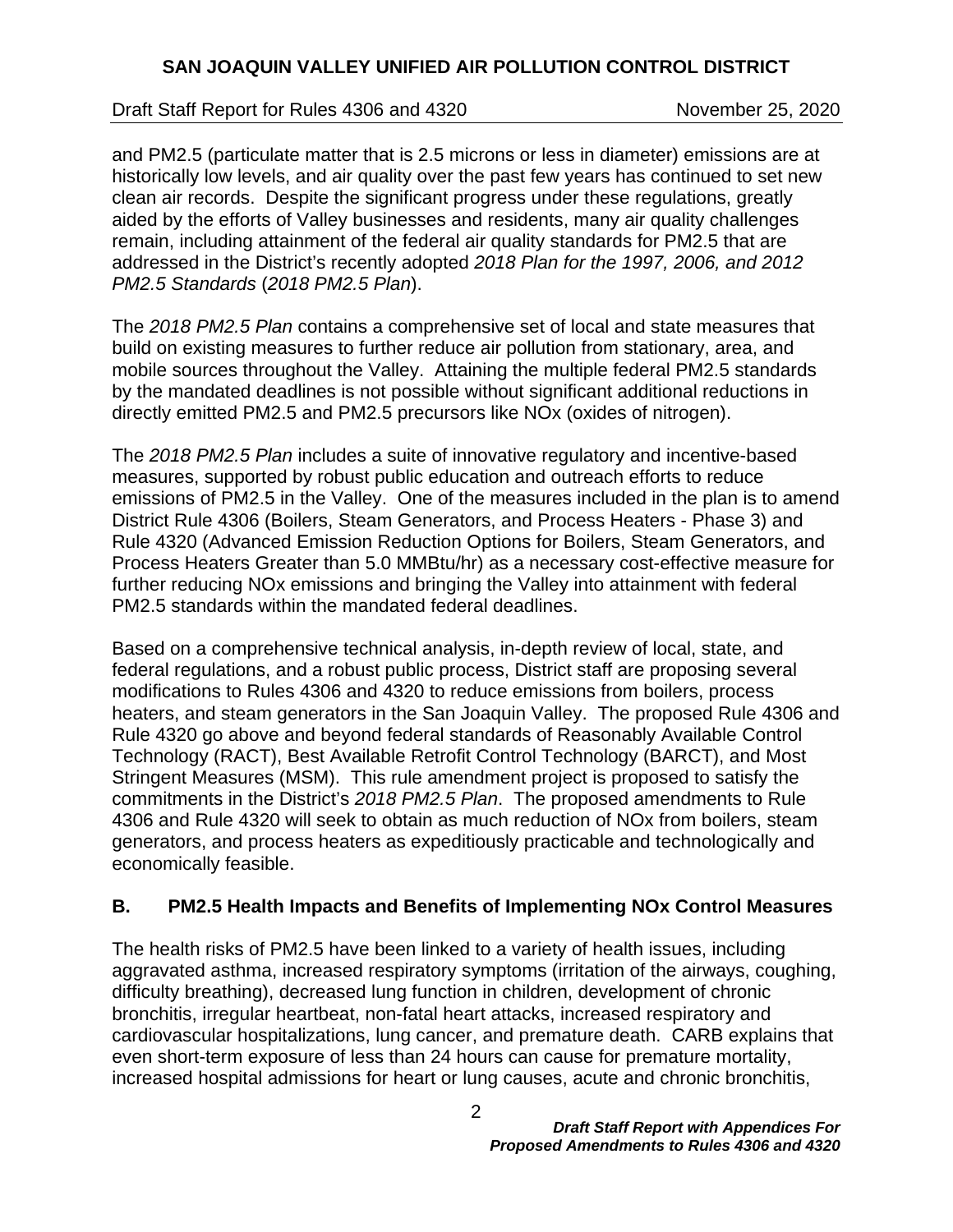Draft Staff Report for Rules 4306 and 4320 November 25, 2020

asthma attacks, emergency room visits, respiratory symptoms, and restricted activity days.[1](#page-2-0) Children, older adults, and individuals with heart or lung diseases are the most likely to be affected by PM2.5.

PM2.5 emissions are characterized by a unique combination of direct and secondarily formed constituents. As NOx emissions are a key precursor to the formation of ammonium nitrate, which is a large portion of total PM2.5 during the peak winter season, continuing to assess the feasibility of achieving additional NOx reductions across the Valley is beneficial for continuing to improve PM2.5 throughout the region. PM2.5 is a major health risk because it can be inhaled more deeply into the gas exchange tissues of the lungs, where it can be absorbed into the bloodstream and carried to other parts of the body. Due to these significant health risks, as discussed earlier in this report, EPA establishes health based ambient air quality standards for PM2.5. The District develops attainment plans and implements control measures to lower the amount of PM2.5 throughout the San Joaquin Valley, with the goal of attaining the federal standards.

Within the *2018 Plan for the PM2.5 Standard* the District committed to attain the federal standards for PM2.5, including the 24-hour standard of 35  $\mu q/m^3$  by the end of 2024, and the annual standard of 12  $\mu$ g/m<sup>3</sup> by the end of 2025. Since 1992, the District has adopted nearly 650 rules to implement an aggressive on-going control strategy to reduce emissions in the Valley. District rules and regulations reduce particulate matter and NOx emissions, and contribute to the Valley's progress toward attainment of healthbased ambient air quality standards.

New regulatory and incentive-based measures proposed by both the District and CARB, combined with existing measures achieving new emissions reductions will achieve the emissions reductions necessary to attain each health-based federal PM2.5 standard as expeditiously as practicable, and will improve public health as emissions reductions and associated health benefits are realized. The proposed amendments will achieve additional reductions in NOx emissions as requirements are implemented by affected sources and new technologies are installed.

#### **C. Description of the Project**

The District's Governing Board adopted Rule 4306 on September 18, 2003, and last amended this rule on October 16, 2008. Rule 4320 was adopted on October 16, 2008. The rules apply to any gaseous fuel or liquid fuel fired boilers, steam generators, and process heaters with a rated heat input greater than 5 million Btu/hour. Facilities with units subject to this control measure represent a wide range of industries, including but not limited to electrical utilities, cogeneration, oil and gas production, petroleum refining,

<span id="page-2-0"></span> <sup>1</sup> "Inhalable Particulate Matter and Health (PM2.5 and PM10)." *California Air Resources Board*, 2020, ww2.arb.ca.gov/resources/inhalable-particulate-matter-and-health.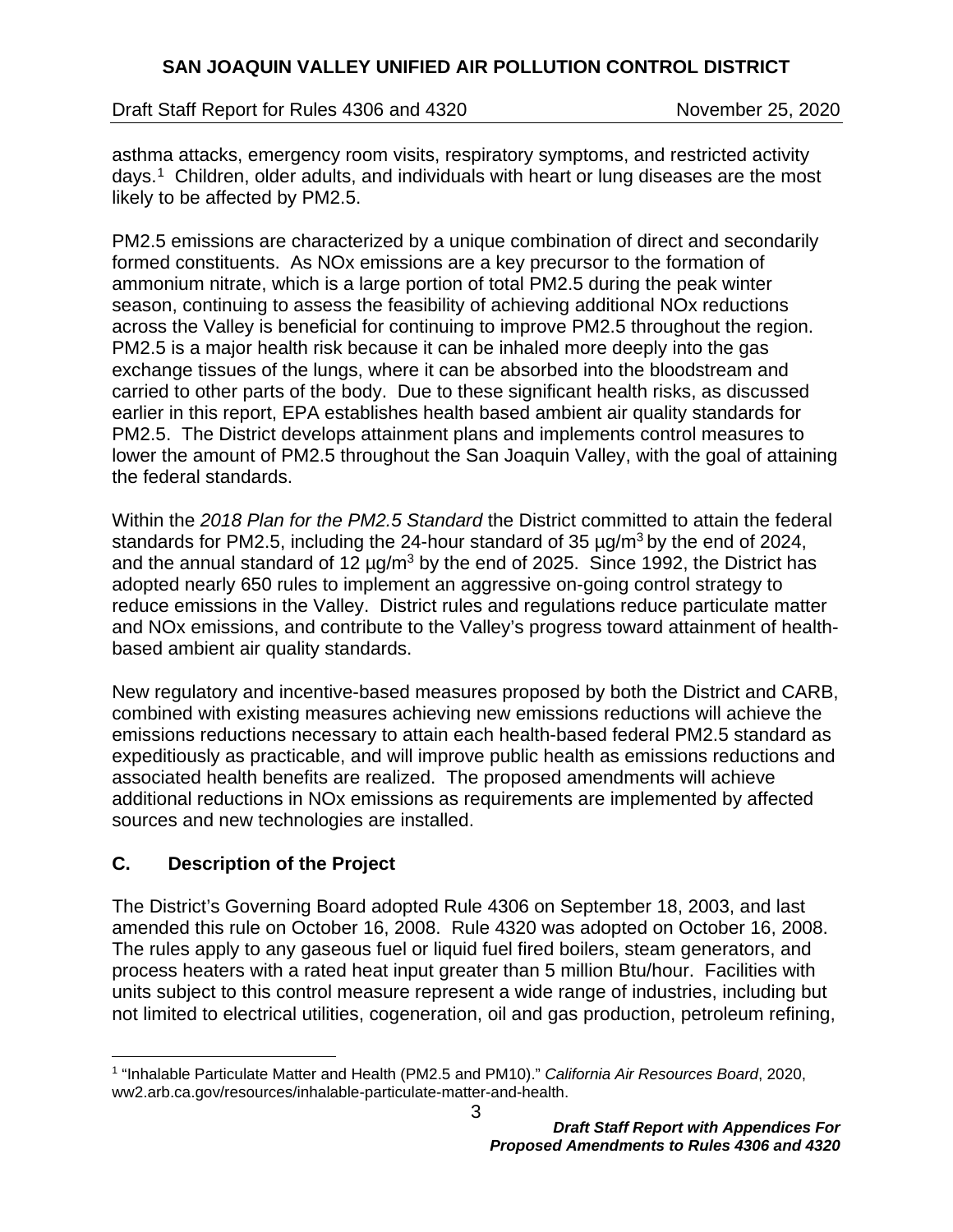Draft Staff Report for Rules 4306 and 4320 November 25, 2020

manufacturing and industrial, food and agricultural processing, and service and commercial facilities.

Proposed amendments would amend Rule 4306 and Rule 4320 to satisfy commitments in the *2018 PM2.5 Plan*. The proposed amendments to Rule 4306 and 4320 include lowering NOx emissions limits for multiple classes and categories of units subject to these rules, clarifying definitions, and updating test methods. The limits proposed require the installation of ultra-low NOx burners or the most advanced add-on control equipment, including Selective Catalytic Reduction (SCR). An evaluation was also conducted as to the feasibility of requiring alternative technologies, including electric and solar technologies. Through the implementation of the proposed Rule 4306 amendments, an estimated 16.4% reduction of NOx emissions will be achieved in 2024, with an additional 2.6% reduction of NOx emissions in 2030. Based on the emissions inventory used for the *2018 PM2.5 Plan*, this will result in 0.19 tons per day (tpd) of NOx emission reductions in 2024, and an additional 0.03 tpd of NOx emission reductions in 2030. Proposed amendments to Rule 4320 will achieve an additional 46% (0.45 tpd) of NOx emission reductions from this source category in 2024, although District staff are not proposing these reductions for SIP-credit at this time.

## **D. Rule Development Process**

As part of the rule development process, District staff conducted public workshops to present and discuss proposed amendments to Rule 4306 and Rule 4320. District staff conducted public workshops in December 2019, July 2020, September 2020, and October 2020. In addition to the workshops, numerous meetings were held with stakeholders to discuss their individual issues and suggestions. Updates were also presented throughout the rulemaking process at multiple public meetings of the Citizens Advisory Committee, Environmental Justice Advisory Group, and the District Governing Board.

At the workshops, District staff presented the objectives of the proposed rulemaking project and provided the draft rules. District staff solicited information from affected source operators, consultants, vendors and manufacturers of control technologies, and trade associations on the technological feasibility and compliance cost information that would be useful in developing amendments to Rule 4306 and Rule 4320. The comments received from the public, affected sources, interested parties, CARB, and EPA, during the public workshop process were incorporated into the draft rules as appropriate.

Pursuant to state law, the District is required to perform a socioeconomic impact analysis prior to adoption, amendment, or repeal of a rule that has significant air quality benefits or that will strengthen emission limitations. As part of the District's socioeconomic analysis process, the District hired a socioeconomic consultant to prepare a socioeconomic impact report. The results of the socioeconomic analysis are included in this report (Appendix D).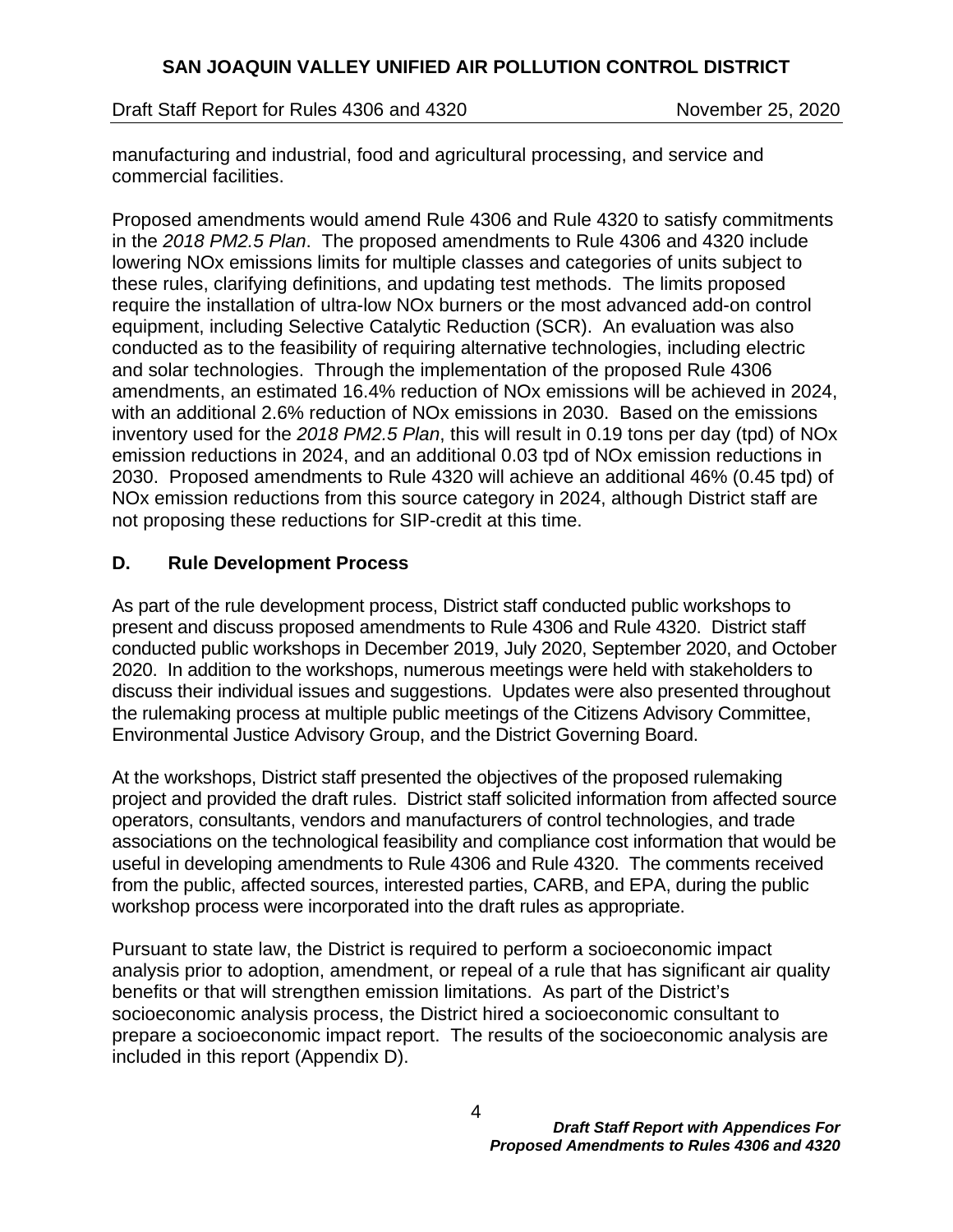Draft Staff Report for Rules 4306 and 4320 November 25, 2020

The proposed rule amendments, final draft staff report with appendices, and final draft socioeconomic analysis report will be published prior to a public hearing to consider the adoption of rule amendments to Rule 4306 and Rule 4320 by the District Governing Board. The public hearing is scheduled on December 17, 2020.

#### **II. BOILERS, STEAM GENERATORS, AND PROCESS HEATERS GREATER THAN 5 MMBTU/HR IN THE SAN JOAQUIN VALLEY**

NOx emissions from sources subject to Rules 4306 and 4320 total 1.35 tons per day in 2020. These emissions account for 5% of all NOx emissions from stationary sources in the District. NOx emission from these sources have already been reduced by 96% from previous rule amendments.

There are over 1,200 units in the District subject to Rules 4306 and 4320. Fire tube boilers, water tube boilers, steam generators, and process heaters are used at a wide range of facilities throughout the San Joaquin Valley, including:

- Food and agricultural product processing operations
- Oil and Gas Production facilities
- Petroleum Refineries
- Manufacture and industrial facilities
- Ethanol Production facilities
- Hospitals
- Schools, Universities
- Livestock husbandry operations (dairies, cattle feedlots, etc.)

The current inventory of boilers, steam generators, and process heaters currently located in the San Joaquin Valley is shown in the table below. This table shows the inventory broken out depending on the size and type of unit in categories further defined in the current version of Rule 4320.

#### **Table 1: Current Inventory of Units in the Valley**

| <b>Rule 4320 Category</b>                                       | #<br><b>Units</b> |
|-----------------------------------------------------------------|-------------------|
| Group A. Units 5-20 MMBtu/hr except for Categories C-G Units    | 302               |
| Group B. Units >20 MMBtu/hr except for Categories C-G Units     | 230               |
| Group C.1 Oilfield Steam Generators 5-20 MMBtu/hr               | 8                 |
| Group C.2 Oilfield Steam Generators > 20 MMBtu/hr               | 410               |
| Group C.3 Oilfield Steam Generators firing on less than 50% PUC |                   |
| quality gas                                                     | 142               |
| Group D.1 Refinery Boiler 5-40 MMBtu/hr                         | 2                 |
| Group D.2 Refinery Boilers >40 MMBtu/hr to >110 MMBtu/hr        | 3                 |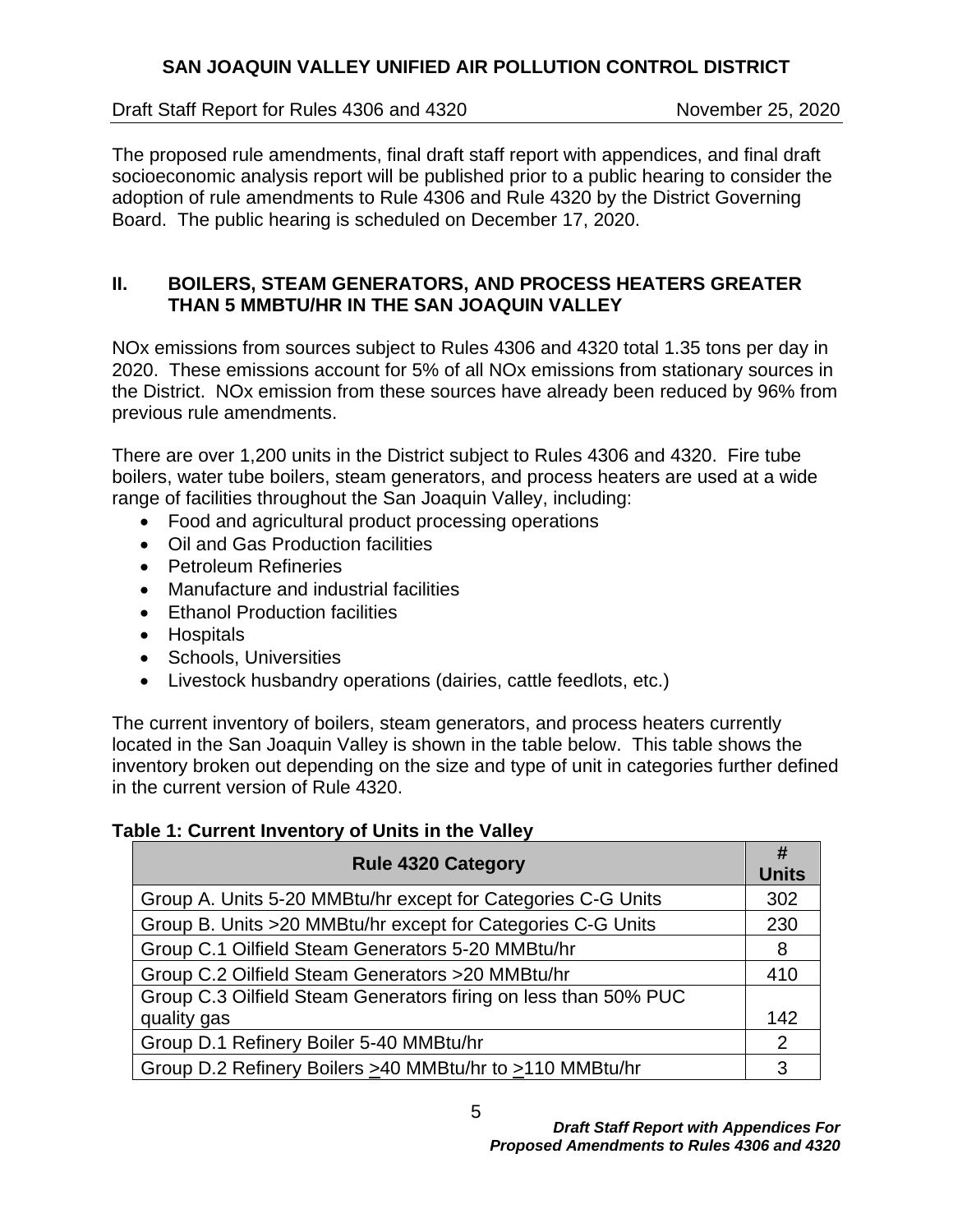#### Draft Staff Report for Rules 4306 and 4320 November 25, 2020

| <b>Rule 4320 Category</b>                                      | #<br><b>Units</b> |
|----------------------------------------------------------------|-------------------|
| Group D.3 Refinery Boilers >110 MMBtu/hr                       |                   |
| Group D.4 Refinery Process Heaters 5-40 MMBtu/hr               | 42                |
| Group D.5 Refinery Process Heaters >40 MMBtu/hr                | 9                 |
| Group D.6 Refinery Process Heaters >110 MMBtu/hr               | 1                 |
| Group E. Units with an annual heat input 1.8-30 billion Btu/yr | 65                |
| Total                                                          | 1.215             |

Specific considerations for each of these types of units have been taken into account throughout this rulemaking, and are further discussed in the "Proposed Amendments" section of this staff report, and in Appendix C.

## **III. EMISSION CONTROL TECHNOLOGIES**

Over the years, the District has adopted numerous generations of rules and rule amendments for units greater than 5 MMBtu/hr that have significantly reduced NOx and PM emissions from this source category. As part of these regulatory efforts, hundreds of boilers in the Valley have been equipped with the best available NOx and PM control technologies. Even though significant effort has already been made to reduce emissions from this source category, the possibility of further reducing emissions from units greater than 5 MMBtu/hr is evaluated in the following discussion.

The two primary methods of controlling NOx emissions from boilers, steam generators, and process heaters are either to change the combustion parameters (i.e., combustion modification) to reduce NOx formation, or to treat the NOx formed before it is emitted into the atmosphere with the use of selective catalytic reduction. The District also evaluated the potential for reducing NOx with electrification, and solar powered oil field steam generators as well as direct PM controls.

#### Combustion Modification

Combustion modification systems are designed to reduce thermal NOx formation by changing the flame characteristics to reduce peak flame temperature. Combustion controls include low excess air operation, staged combustion, overfire air ports, biased firing, and placing selected burners out-of-service.

Combustion modification is also achieved by different burner designs such as Low NOx Burners (LNB) and Ultra Low NOx Burners (ULNB). ULN and LNBs control fuel air mixing to improve flame structure resulting in less NOx formation through the use of staged air burners, staged fuel burners, pre-mix burners, internal recirculation, and radiant burners. ULNBs can be installed on most units and are capable of achieving NOx emissions as low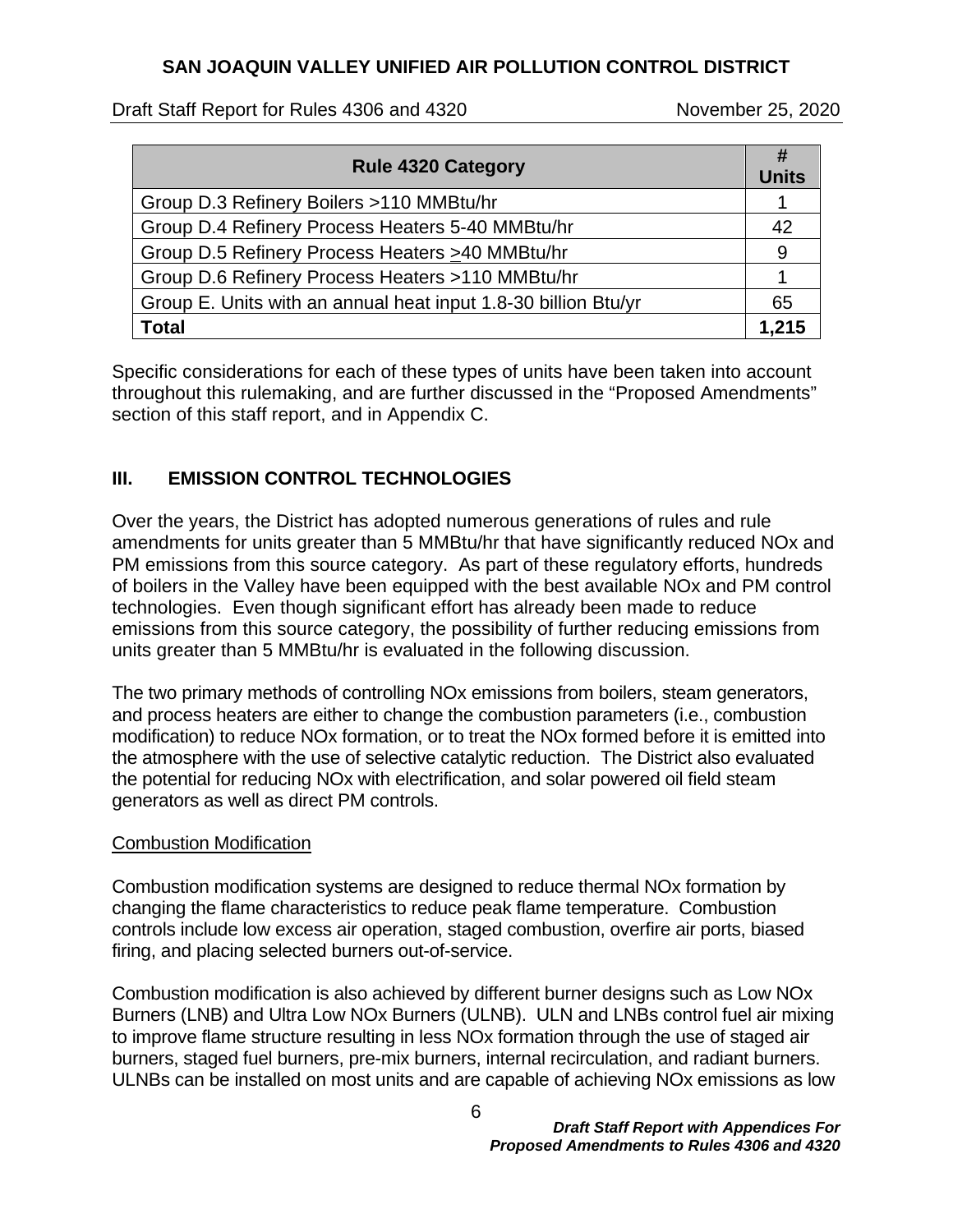Draft Staff Report for Rules 4306 and 4320 November 25, 2020

as 5 ppmv for certain types and sizes of units. Retrofitting a unit with ULNBs has a capital cost of \$30,000 to \$400,000 depending on the size of the unit. The use of ULNBs can also increase annual costs due decreased thermal efficiency and the need for more electricity.

A combustion control system may be used by itself or in combination with Flue Gas Recirculation (FGR), additional oxygen flow controls, and tuning. FGR recycles a portion of the exhaust stream back into the burner windbox, mixing low oxygen air with combustion air prior to entering the combustion chamber. This technique reduces thermal NOx formation by reducing the peak temperature and by reducing oxygen in the combustion zone. FGR when combined with additional control equipment and tuning can allow an operator to meet a lower NOx limit without replacing burners. The capital cost for a FGR system is \$17,000 to \$84,000 depending on the size of the unit. FGR also increases annual costs due to the additional electricity needed to run the recirculation fan.

#### Selective Catalytic Reduction

Selective Catalytic Reduction (SCR) is another way to reduce NOx. NOx is reduced to molecular nitrogen by adding a flue gas treatment system consisting of a catalyst module and a reagent injection system located after the boiler firebox. SCR units operate at a certain temperature range to effectively reduce NOx in the exhaust gas by injecting either ammonia stored in aqueous form, anhydrous form, generated on demand, or released from urea into the post-combustion zone of the boiler. SCR systems are generally paired with LNB.

SCR systems have significant initial capital cost and require large footprints. The installed cost of an SCR system is \$230,000 to \$750,000 depending on the size of the unit. Some facilities may also require additional construction costs to accommodate the large size of the catalyst. However, the use of an SCR system can result in an annual cost savings as a result of less need for electricity to run FGR fans and decreased fuel use from the increased efficiency of a LNB. The annual cost savings could range from \$16,000 to \$148,000, depending on the size of the unit, with vendors and some operators noting that the initial capital cost could be recouped in a number of years.

SCR technology is not a common NOx emission control technology for oilfield steam generators. The temperature required for SCR to work (400-800 F) is higher than the temperature that of oilfield steam generator exhaust (~250 F). The steam generators would have to be cut open to retrofit SCR into the convection section of the steam generator to operate the SCR system at the correct temperature. This would cause heat loss, preventing the production of the steam necessary for the oil field operation. Additional feasibility limitations associated with the installation of SCR for oil field steam generators include space limitations within installed infrastructure, and concerns with the storage of anhydrous ammonia in the remotely located, unsecure oil fields where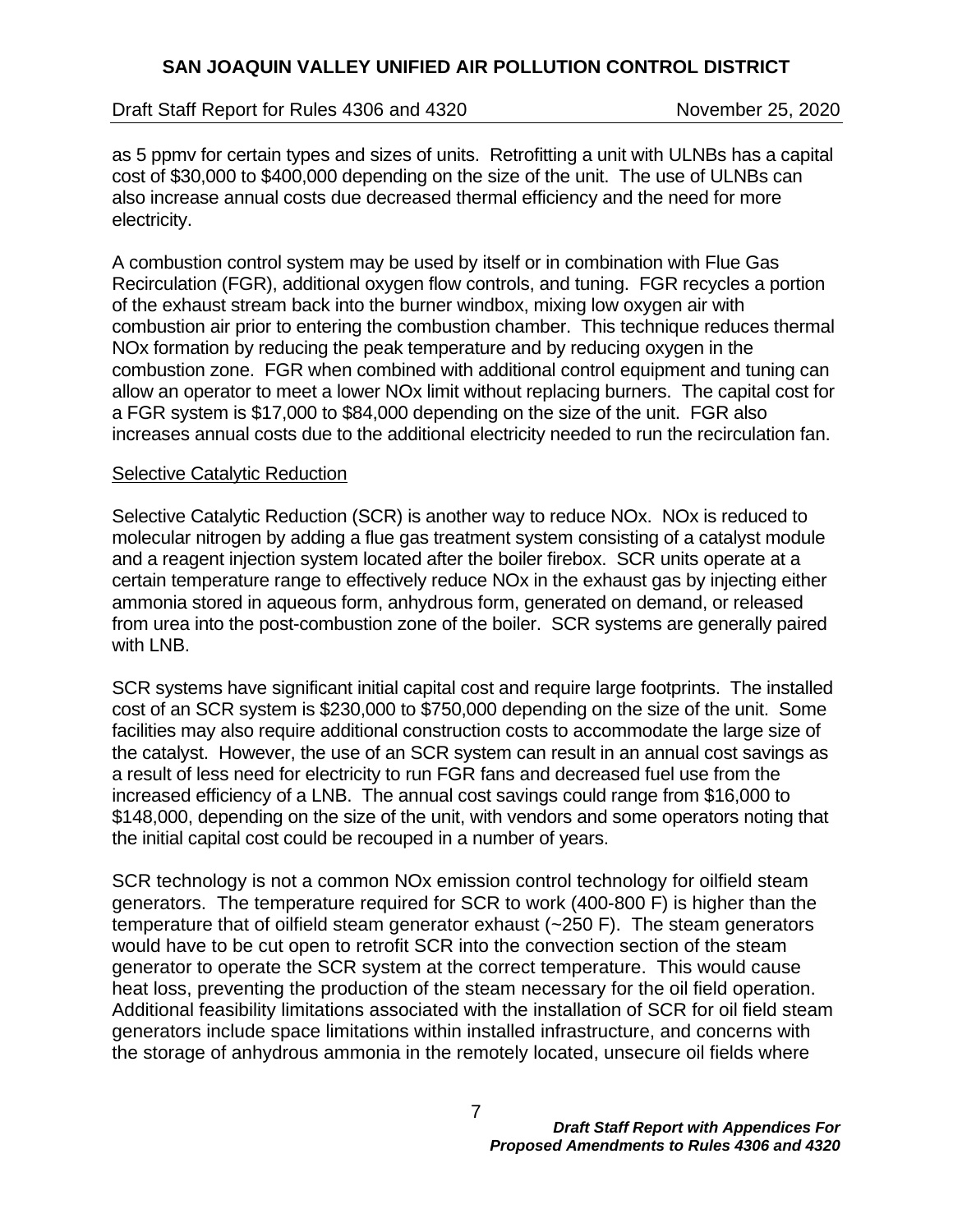#### Draft Staff Report for Rules 4306 and 4320 November 25, 2020

these types of units operate. Due to these factors, SCR is not a feasible control system for use on oil field steam generators at this time.

#### Electrification of Units

Electric boilers and process heaters are commercially available and generally cost about the same as similarly sized natural gas units. However, the cost to operate a large unit on electricity is much higher than on natural gas. Our analysis has also shown that the electricity generation required to operate units larger than 5 MMBtu/hr would produce more NOx than units operating at the proposed NOx limits in Rule 4306. For example, a 5 MMBtu/hr fire tube boiler would cost nearly seven times as much to operate on electricity compared to natural gas and the NOx emitted from the electric utility grid to operate the unit would be twice as much as a natural gas fired unit operating at 7 ppmv NOx.

Currently, there are no electric steam generators capable of meeting the demands of conventional steam generators. One of the largest electric steam generators available produces 4,882 lb/hr @ 135 pounds per square inch gauge (psig). This steam flow rate is only 1/10 of the rate needed from one conventional steam generator and the pressure rating of 135 psig is far below the needed pressure of 800 – 900 psig.

Furthermore, a typical conventional natural gas-fired steam generator is rated (designed) to burn up to 62.5 million Btu/hr of natural gas and consumes approximately 50 million Btu/hr (i.e. 80% firing rate). This will require, on average, 13.75 MW of electricity to replace one conventional steam generator. Therefore, the electricity needs to replace one conventional steam generator with electric steam generation would be the equivalent electricity demand of over 10,000 homes. To replace conventional steam generators operating in the San Joaquin Valley with electric steam generation would require approximately 5,160 MW, which would be the equivalent electricity demand of 3,800,000 homes. The immense amount of power needed to electrify all steam generators in the District would require significant infrastructure upgrades to California's power grid. Therefore, electric steam generators are not feasible at this time.

#### Solar Powered Oilfield Steam Generation

Emissions from oilfield steam generators that provide steam to reduce the viscosity of oil in thermally enhanced oil recovery operations have been significantly reduced through decades of increasingly stringent rule requirements. Instead of fuel oil, steam generators today are powered by natural gas or field gas, which are significantly cleaner. To ensure that all potential emission reduction opportunities are evaluated, the District performed a comprehensive review of solar powered steam generators.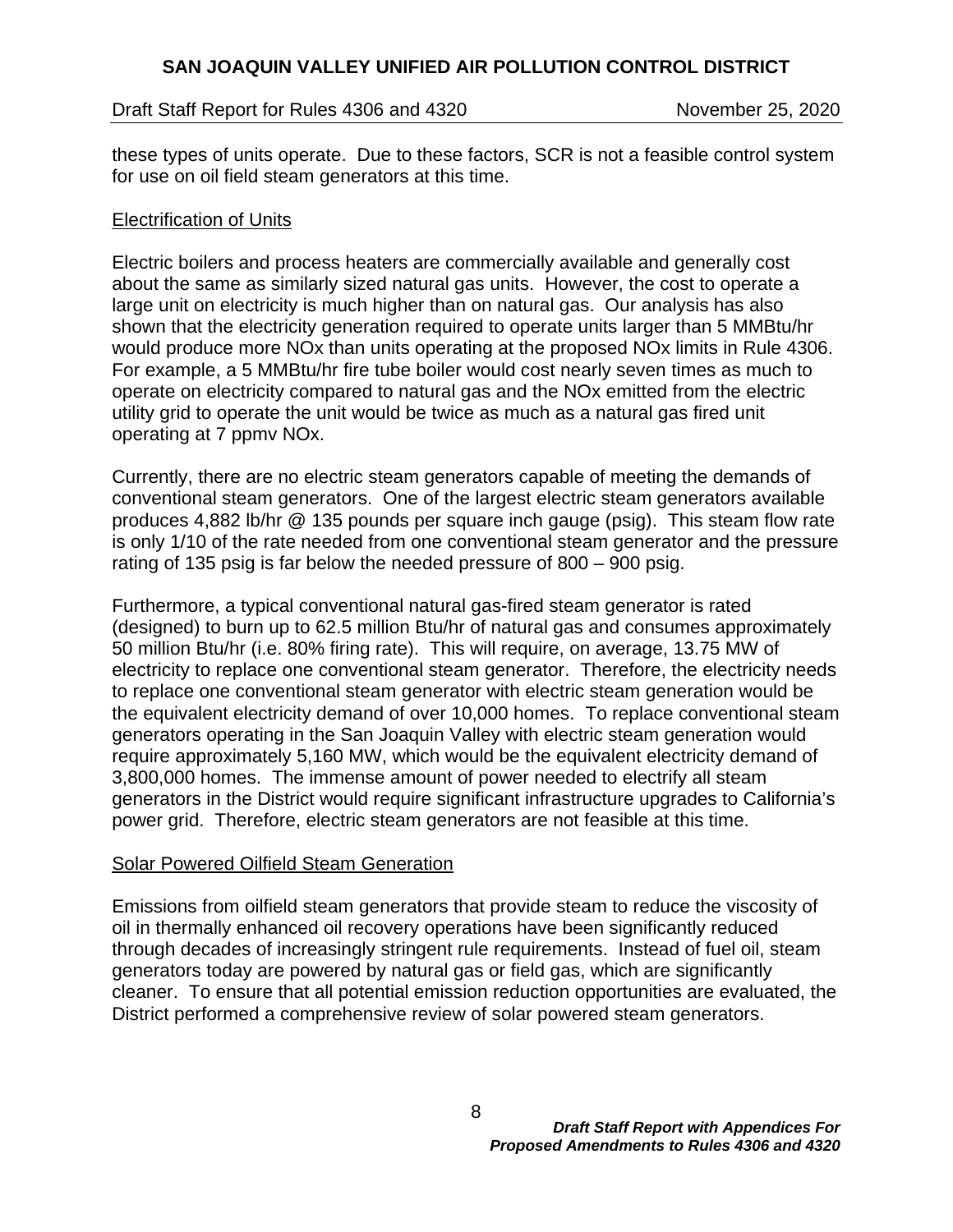Draft Staff Report for Rules 4306 and 4320 November 25, 2020

In the Valley, two small pilot projects were conducted to demonstrate the feasibility of solar powered steam generation technologies and found that such technologies were not feasible:

**Berry Petroleum Company:** This company installed a small pilot test facility designed to use solar energy to pre-heat feed water for the existing natural gas fired steam generators. The system consisted of mirrors in a glass greenhouse (supplied by Glasspoint Solar). The mirrors were designed to focus solar energy onto a pipe carrying water to heat the water. The heated water would then be sent to the input of the steam generators. The facility had a designed heat production of 300 kW. This project operated for a short time and was ultimately shut down based on the following shortcomings:

- 1) Significant heat loss: The heat losses to the water from the pipe runs from the solar installation to the actual steam generator locations were such that the water delivered to the steam generators was ambient or slightly warmer.
- 2) Excessively large footprint requirement: The footprint of the solar steam generators needed to provide the thermal output of one 85 MMBtu steam generator would be excessively large.
- 3) Inconsistent steam quality: The inability of the solar steam generators to consistently generate the quality of steam that is needed for injection that is currently supplied by the steam generators.
- 4) Unreliable power: The solar steam generators would still need to be supplemented by gas fired steam generators at night and during cloudy days.

**Chevron:** This company installed a pilot solar thermal steam plant near Coalinga, consisting of 7,600 mirrors that would direct solar energy towards a single solar collector tower (supplied by Brightsource Energy). The heat collected in the tower would turn water into steam. The installation had a footprint of 100 acres. This system discontinued operation in 2014. Although information from Chevron on their findings on the performance of this project is unavailable, based on news articles,<sup>[2](#page-8-0)[3](#page-8-1)</sup> the system was excessively costly. A news article referencing the manufacturer's SEC filings stated the company realized a 40 million dollar loss on the project.

**Aera Energy:** Aera Energy was previously in collaboration with Glasspoint Solar to evaluate the potential installation of a large 770-acre solar steam generation system adjacent to an Aera Energy oil production operation in western Kern County. However,

9

<span id="page-8-0"></span> <sup>2</sup> "Potential For Solar-Assisted EOR in California Oilfield Still Unfulfilled" Natural Gas Intelligence, 2015, https://www.naturalgasintel.com/potential-for-solar-assisted-eor-in-california-oilfield-still-unfulfilled

<span id="page-8-1"></span><sup>3</sup> "BrightSource's solar steam project went way over budget" GigaOm, 2011,

https://gigaom.com/2011/10/12/brightsources-solar-steam-project-went-way-over-budget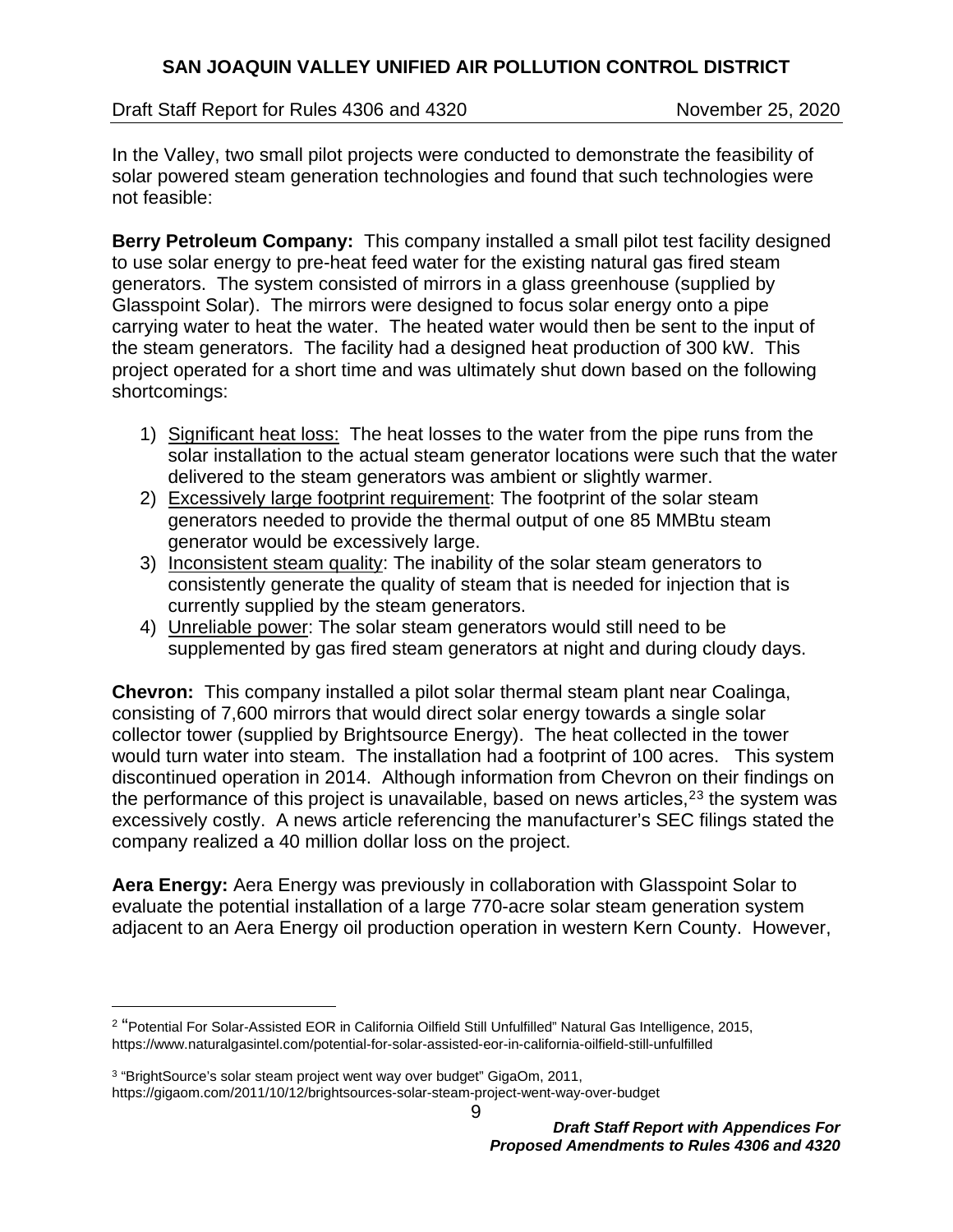Draft Staff Report for Rules 4306 and 4320 November 25, 2020

this project has run into major delays due to financial and technical issues and appears to be completely stalled. $4$ 

This proposed system would have generated the steam equivalent to approximately 10 gas-fired steam generators. The solar steam generators would still have needed to be supplemented by gas-fired steam generators at night and during cloudy days. Based on discussions with Aera Energy, the project would have relied heavily on solar tax credits, the generation and sale of low carbon fuel standard (LCFS) credits, and the reduction in costs of greenhouse gas allowances for Aera. According to Aera Energy, there was no economic benefit to implementing such technologies. In fact, without the LCFS credits, the cost of steam using this solar technology would be as much as 3 times the current cost. AERA Energy was pursuing this technology to continue its effort in helping lead the industry to cleaner energy. The system proposed would have been primarily funded by the solar steam generation equipment manufacturer and outside investors. Aera Energy would commit to purchasing the steam if successfully built.

The project faced technical challenges, similar to the above pilot projects. Furthermore, the gas-fired steam generators that are required to supplement the system could have faced difficulty meeting current rule limits due to the need to ramp up and down. There has not been a successful large scale implementation of such technologies. The District was working closely with AERA to facilitate this project, and is committed to supporting similar projects in the event that they become feasible in the future.

In summary, solar powered oilfield steam generators are not yet feasible and still face significant technical and economic challenges as outlined below:

- **Costs:** The use of solar steam generation rely on a complex set of funding sources to make the operations economically feasible, including the Federal 30% tax credit, the value of California low-carbon fuel standards credits that may be generated as a result of using solar steam generation to produce oil, and a reduction in the costs for the oil producer of AB32 cap-and-trade credits required for their operations in California. The value of the GHG credits generated varies based on the price of credits on the open market. As the value of the credits is not fixed, the economic viability of a project may change depending on the value of the credits prior to construction and during operation. Even with available credits, the costs continue to be a challenge.
- **Land Availability:** Adequate open land next to the steam injection wells is needed to house the solar collectors. Both the amount of land and the distance of the land to the injection point are important factors. It is estimated that to create the steam needed to replace one steam generator would require at least

<span id="page-9-0"></span> <sup>4</sup> "Omani- and Shell-Backed Solar EOR Firm Runs Out of Steam" *Journal of Petroleum Technology*, 2020, https://pubs.spe.org/en/jpt/jpt-article-detail/?art=7057.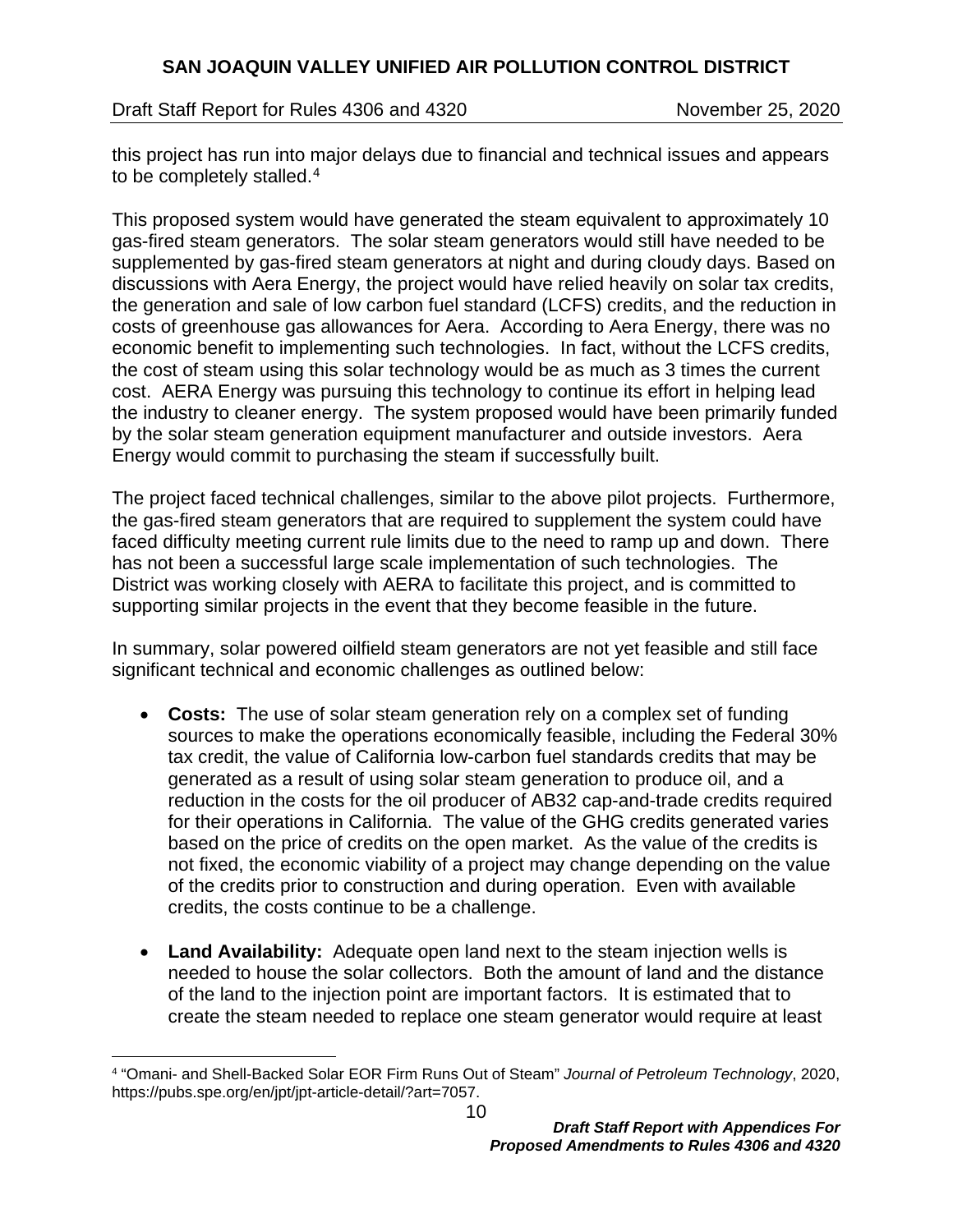#### Draft Staff Report for Rules 4306 and 4320 November 25, 2020

60 acres of solar generation. Finding the required amount of land available next to oilfield operations may be difficult. The solar systems have to be close to the steam injection wells. Otherwise, additional solar capacity will need to be developed to account for the heat loss because of travel distance.

• **Variability of Solar Steam Generation Output:** Solar steam generation plants need sunny days to be able to collect enough energy to make steam. During cloudy days and also during the night, the solar equipment would not make enough steam. Oilfield operators will need to supplement the solar operation with natural gas fired steam generators for when the solar equipment is not producing enough steam. On partly cloudy days, the natural gas steam generators would need to cycle on and off depending on the cloud cover. This may cause operational difficulties as the gas fired steam generators are tuned to operate at constant load. A variable load could cause emissions variability and potentially have emissions higher than that allowed in permit limits and/or District prohibitory rules.

#### Direct PM2.5 Controls

Post-combustion control devices remove pollutants from the flue gases downstream of the unit. These controls are effective at removing PM, SO<sub>2</sub>, and NO<sub>x</sub>. PM post-combustion controls include fabric filters, ceramic filters, electrostatic precipitators (ESPs), and wet scrubbers. SO<sub>2</sub> post-combustion controls include flue gas desulfurization and dry sorbent injection.

ESPs use an electrical charge to separate the particles in the flue gas. The ESP particles in the flue gas are then attracted to an oppositely charged plate or tube and collected to a hopper by vibrating the collection surface. ESPs have been reported to achieve 99 percent PM2.5 removal efficiency. Currently, there are a several produced gas fired steam generators operating in crude oil production facilities that are required by their permits to operate SOx scrubbers and ESPs (to reduce SOx emissions and visible emissions to burning high sulfur produced gas).

Fabric filters and ceramic filters known as a baghouses trap particulates in the flue gas before they exit the stack. Fabric filters are not recommended for units that use oil exclusively. A baghouse downstream of an ESP provides high rates of PM2.5 removal. Baghouses can capture up to 99 percent of filterable particulates and 20% of condensable particulates. Baghouses are not commonly used on units affected by Rule 4306 and Rule 4320.

Flue gas desulfurization typically uses lime or limestone as a sorbent to remove  $SO<sub>2</sub>$  from the exhaust gas. The most common flue gas desulfurization technology is wet scrubbers. A wet scrubber operates by introducing the dirty gas stream with a scrubbing liquid, typically water. Particulates are collected in the scrubbing liquid. Wet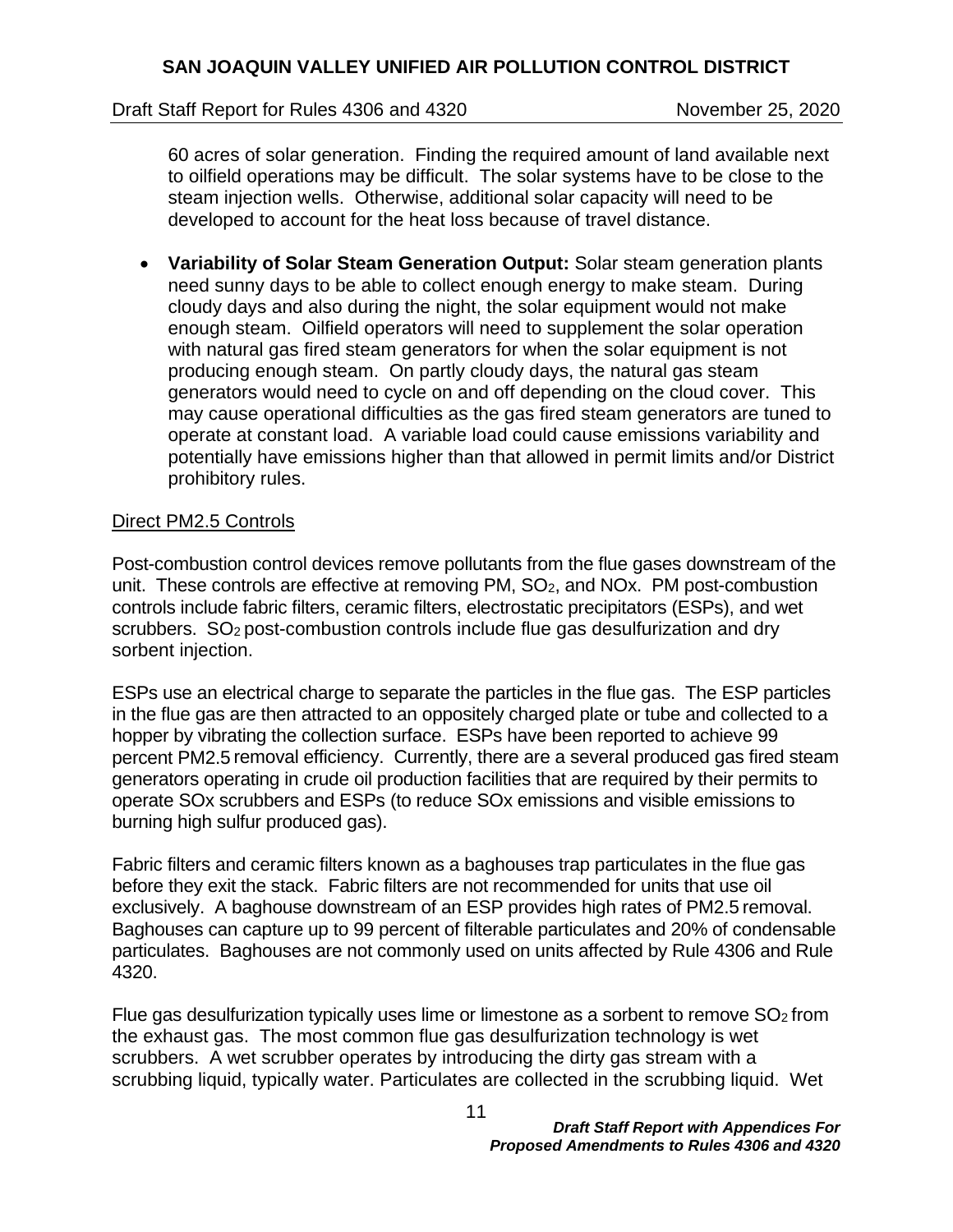Draft Staff Report for Rules 4306 and 4320 November 25, 2020

scrubbers control large particulates (>PM5) by 99% and PM2.5 emissions by approximately 50%.

The majority of boilers (>5 MMBtu/hr) in the Valley combust Public Utilities Commission (PUC) quality natural gas, which contains a very low sulfur content and inherently has low emissions. Few boilers in the Valley use alternative fuels for their combustion processes. Alternative fuels include digester gas, produced gas, and liquid fuel. Units fired on digester gas or produced gas are already required to use inlet gas scrubbers to meet District rule requirements.

Current rule language requires that liquid fuel shall be used only during a PUC-quality natural gas curtailment period provided it contains no more than 15 ppmv sulfur. While the use of liquid fuel is strictly limited, the feasibility of reducing PM emissions through adding PM2.5 limits for boilers and steam generators was explored as part of the District's comprehensive technology evaluation.

Units firing on natural gas, propane, liquefied petroleum gas, or low sulfur diesel tend to emit very low levels of PM2.5 and SO<sub>2</sub>. AP-42 indicates that the uncontrolled total PM (condensable and filterable) is 0.007 pound per million Btu and uncontrolled  $SO<sub>2</sub>$  is 0.0006 pound per million Btu for boilers firing on natural gas.

Cost analyses for baghouses, electrostatic precipitators, and wet scrubbers show these technologies are not cost effective options for PM control. For more information on the cost effectiveness analyses of PM controls, refer to Appendix C of this staff report.

# **IV. CURRENT AND PROPOSED REGULATIONS**

# **A. Existing Rule 4306**

The purpose of Rule 4306 is to limit NOx and CO emissions from boilers, steam generators, and process heaters. The rule applies to any gaseous fuel or liquid fuel fired boiler, steam generator, and process heater with a rated heat input greater than 5.0 million Btu/hr.

The current rule does not apply to units that are addressed by other District rules. These units include solid fuel fired units, dryers, glass melting furnaces, kilns and smelters, unfired or fired waste heat recovery boilers, and any unit in which the total rated heat input of each burner is less than or equal to 5 million Btu per hour as specified in the operating permit, and in which each burner's products of combustion does not come in contact with the products of combustion of any other burner. The rule also contains certain exemptions such as burning of any fuel other than natural gas during natural gas curtailment for no more than 168 hours. Units subject to the rule must comply with the NOx and CO limits listed in the following table.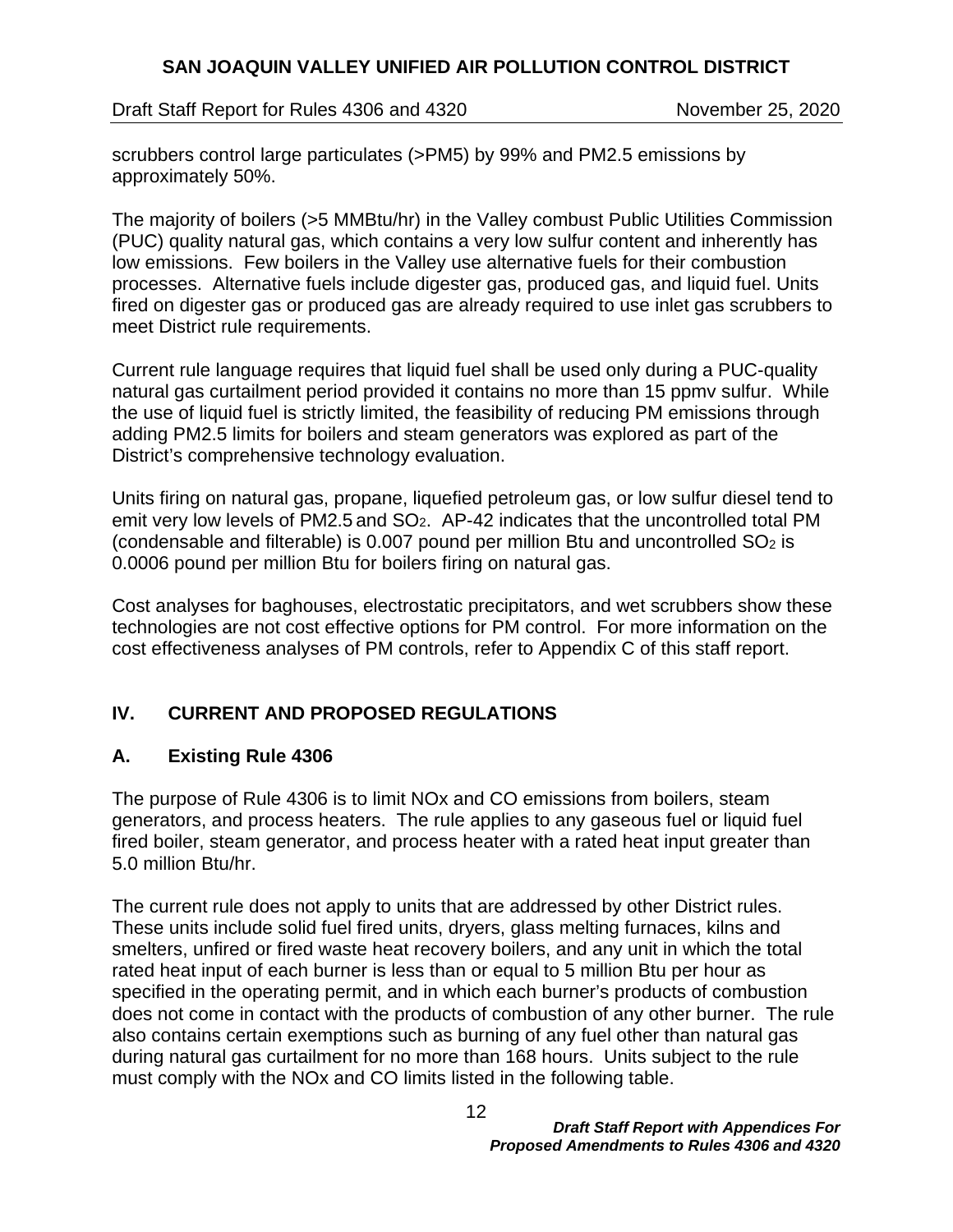Draft Staff Report for Rules 4306 and 4320 November 25, 2020

the products of combustion

of any other burner.

#### **Table 2: Existing Rule 4306 Table 1 - Existing NOx and CO Limits Category Operated on Gaseous Fuel Operated on Liquid Fuel NOx Limit CO Limit (ppmv) NOx Limit CO Limit Standard Option Enhanced Option (ppmv)** A. Units with a rated heat input equal to or less than 20.0 MMBtu/hour, except for Categories C, D, E, F, G, H, and I units 15 ppmv or 0.018 lb/MMBtu 9 ppmv or 0.011 lb/MMBtu 400 40 ppmv or 0.052 lb/MMBtu 400 B. Units with a rated heat input greater than 20.0 MMBtu/hour, except for Categories C, D, E, F, G, H, and I units 9 ppmv or 0.011 lb/MMBtu 6 ppmv or 0.007 lb/MMBtu 400 40 ppmv or 0.052 lb/MMBtu 400 C. Oilfield Steam Generators 15 ppmv or 13 ppmv of No option 1990 18<br>0.018 lb/MMBtu No option 1990 40 ppmv or 0.052 lb/MMBtu 400 D. Refinery units with a rated heat input greater than 5 MMBtu/hr up to 65 MMBtu/hr 30 ppmv or 0.036 lb/MMBtu No option  $\begin{array}{|c|c|c|c|}\n\hline\n & 400 & 40$  ppmv or 0.052 lb/MMBtu 400 E. Refinery units with a rated heat input greater than 65 MMBtu/hr up to 110 MMBtu/hr 25 ppmv or 0.031 lb/MMBtu No option  $\begin{array}{|c|c|c|c|}\n\hline\n & 400 & 40$  ppmv or 0.052 lb/MMBtu 400 F. Refinery units with a rated heat input greater than 110 MMBtu/hr 5 ppmv or 0.0062 lb/MMBtu No option <sup>400</sup> 40 ppmv or 0.052 lb/MMBtu 400 G. Load-following units 15 ppmy or 0.018 lb/MMBtu 9 ppmv or  $\frac{9 \text{ p} \cdot \text{ p}}{200}$  0.011 lb/MMBtu 40 ppmv or 0.052 lb/MMBtu 400 H. Units limited by a Permit to Operate to an annual heat input of 9 billion Btu/year to 30 billion Btu/year 30 ppmv or 0.036 lb/MMBtu No option 400 40 ppmv or 0.052 lb/MMBtu 400 I. Units in which the rated heat input of each burner is less than or equal to 5 MMBtu/hr but the total rated heat input of all the burners in a unit is greater than 5 MMBtu/hr, as specified in the Permit to Operate, and in which the products of combustion do not come in contact with 30 ppmv or 0.036 lb/MMBtu No option  $\begin{vmatrix} 400 \\ 40 \text{ ppm} \end{vmatrix}$  40 0.052 lb/MMBtu 400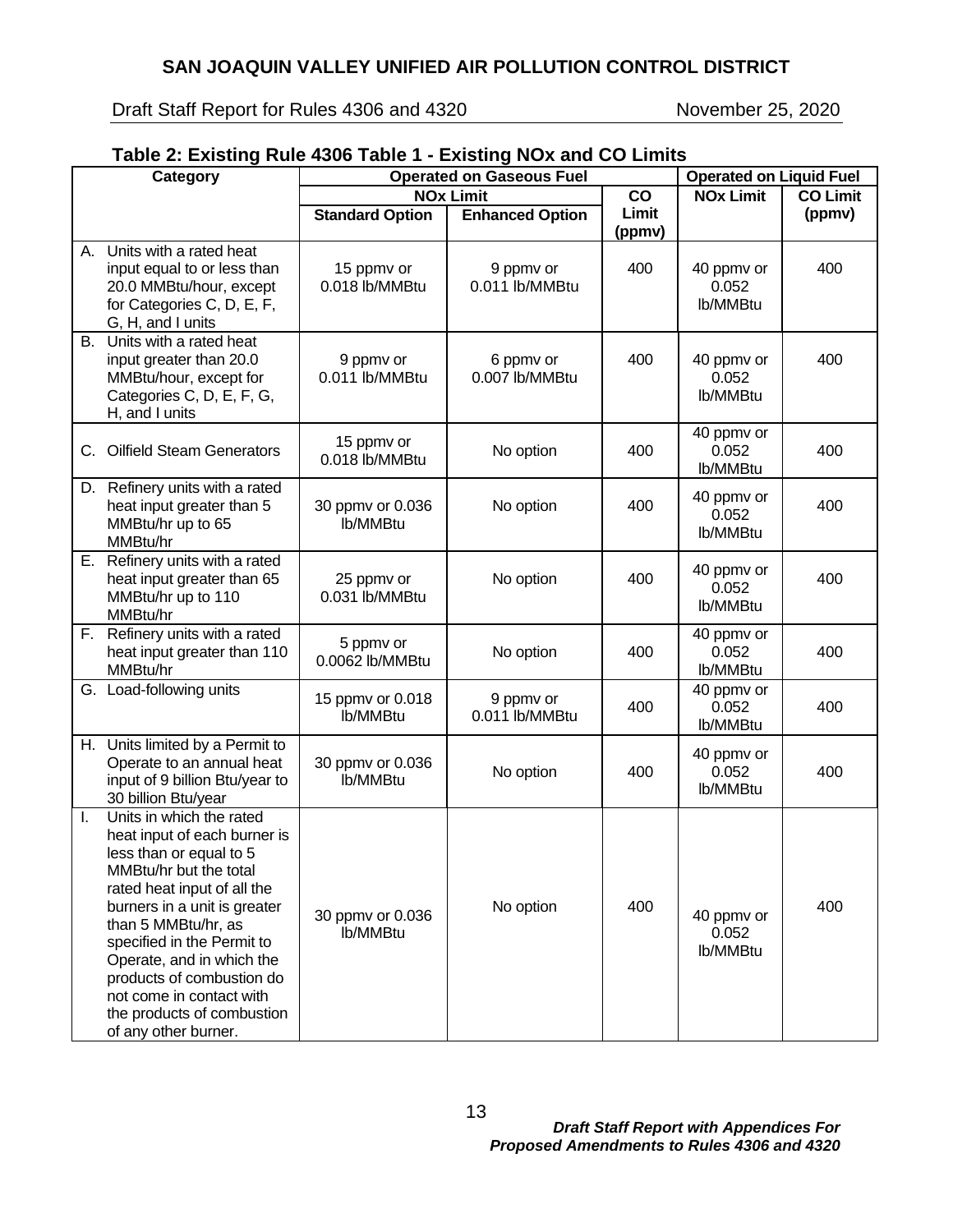Draft Staff Report for Rules 4306 and 4320 November 25, 2020

Other provisions contained in the rule include periodic source testing, monitoring, and recordkeeping.

## **B. Summary of Proposed Amendments to Rule 4306**

Based on the comprehensive technology assessment that District staff have conducted for this source category, as well as a thorough review of state, federal, and other air district regulations, District staff are proposing several modifications to Rules 4306 and 4320. Proposed modifications to Rule 4306 include lowering NOx emissions limits for a variety of source categories. Proposed changes are further discussed below.

#### *Section 3.0 – Definitions*

The following definitions would be added to the rule to improve clarity and reflect changes to rule requirements:

- Digester Gas: gas derived from the decomposition of organic matter in a digester.
- Fire Tube Boiler: any boiler that passes hot gases from a fire box through one or more tubes running through a sealed container of water. The heat of the gases is transferred through the walls of the tubes by thermal conduction, heating the water and ultimately creating steam or hot water.
- Normal Operation: the period of operating time during which a unit is not in a startup or a shutdown event.
- Replacement Unit: the replacement of a boiler, steam generator, oil field steam generator, or process heater. The retrofit of an existing unit does not qualify as a replacement.
- School: any public or private school used for the purpose of education and instruction of school pupils in Kindergarten through Grade 12, and any college or university which provides postsecondary education and has the authority to confer Associate, Bachelors, or Graduate/Professional level degrees. This does not include any private school in which education and instruction are primarily conducted in private homes.
- Thermal Fluid Heater: a natural gas fired process heater in which a process stream is heated indirectly by a heated fluid other than water.

The definition of load following unit will be removed from the rule because there will not be specific NOx or CO limits for these units. Load following units will need to comply with the proposed NOx limits in the applicable category in Table 2.

#### *Section 5.0 – Requirements*

Units subject to the rule must comply with the NOx limits in Table 1 until the NOx limits in Table 2 take effect. Table 2 summarizes the NOx proposed emission limits and the dates for the emission control plans, authorities to construct, and compliance deadlines. The NOx emission limits are in concentrated units of parts per million at dry stack gas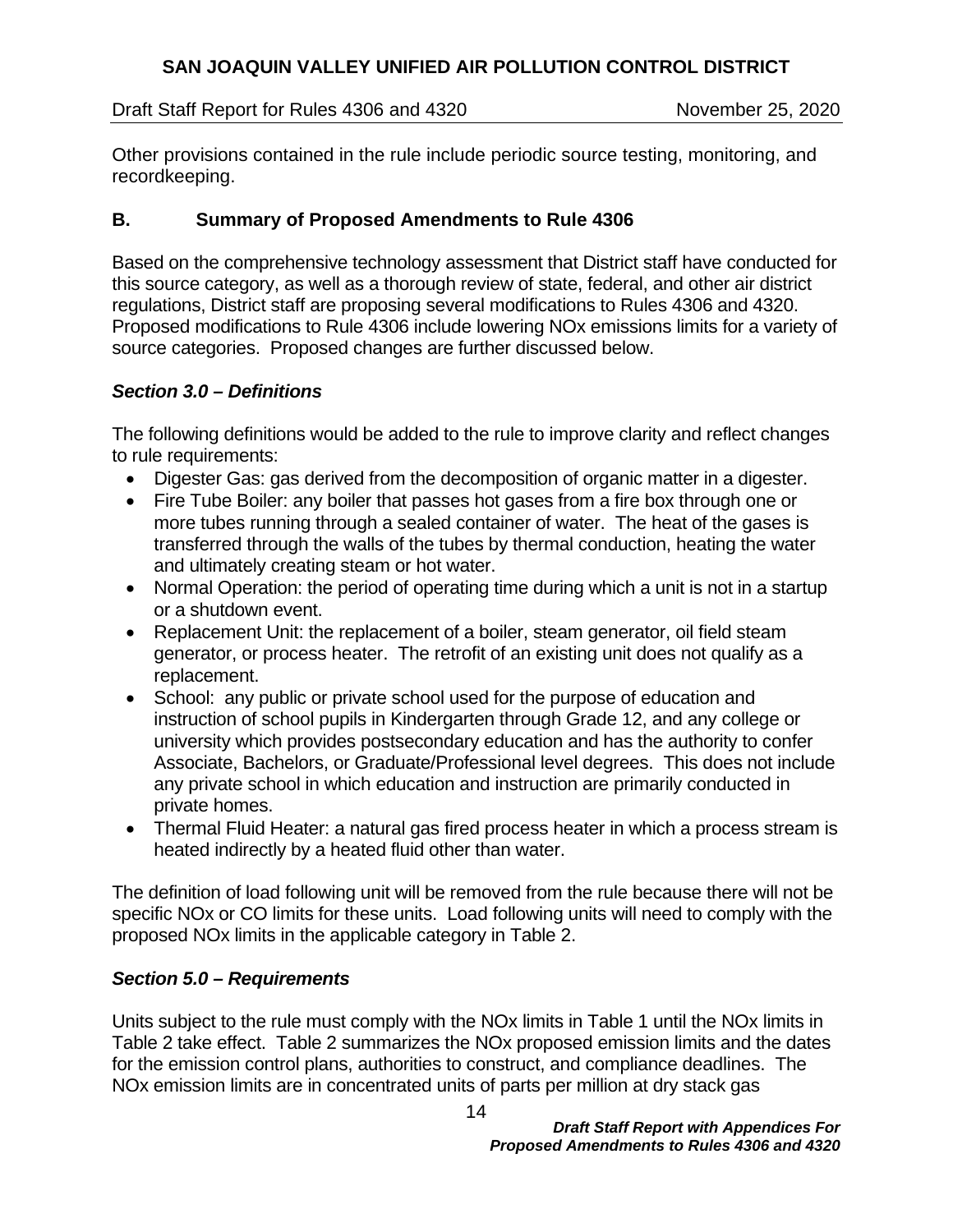Draft Staff Report for Rules 4306 and 4320 November 25, 2020

conditions and 3% by volume stack gas oxygen.

The proposed NOx limits are based on technical analysis, a thorough public process, and meetings with vendors, manufacturers, and operators. The control technologies necessary to achieve the proposed limits was deemed to be reasonably available, economically feasible, and cost effective.

The proposed Rule 4306 categories have been updated from the previous categories in the rule. Categories were updated to account for differences in technologically achievable and cost-effective limits which may differ between different types and sizes of units. Updated category groupings also establish consistency in the categories included in Rule 4306 as well as Rule 4320. Major changes include:

- Category A was split into 5 sub categories based on type of unit, operating fuel, and location of the unit.
- Category B was split into 3 sub categories based on heat input and the type of unit
- Category C was split into 4 sub categories based on heat input and if the units are fired on less than 50% PUC quality gas
- Category D was split into 6 sub categories with based on size and whether the unit is a boiler or a process heater

| Table 2: Tier 2 NOx and CO Limits                                                                                          |                                 |                           |                              |                           |
|----------------------------------------------------------------------------------------------------------------------------|---------------------------------|---------------------------|------------------------------|---------------------------|
|                                                                                                                            | <b>Operated on Gaseous Fuel</b> |                           | Operated on Liquid Fuel      |                           |
| Category                                                                                                                   | <b>NO<sub>x</sub></b> Limit     | <b>CO Limit</b><br>(ppmv) | <b>NO<sub>x</sub></b> Limit  | <b>CO Limit</b><br>(ppmv) |
| A. Units with a total rated heat input $> 5.0$ MMBtu/hr to $\leq 20.0$ MMBtu/hr, except for<br>Categories C through G unit |                                 |                           |                              |                           |
| 1. Fire Tube Boilers                                                                                                       | 7 ppmy or<br>0.011 lb/MMBtu     | 400                       | 40 ppmv or<br>0.052 lb/MMBtu | 400                       |
| 2. Units at Schools or<br>Colleges                                                                                         | 9 ppmv or<br>0.011 lb/MMBtu     | 400                       | 40 ppmy or<br>0.052 lb/MMBtu | 400                       |
| 3. Units fired on Digester<br>Gas                                                                                          | 9 ppmy or<br>0.011 lb/MMBtu     | 400                       | 40 ppmy or<br>0.052 lb/MMBtu | 400                       |
| 4. Thermal Fluid Heaters                                                                                                   | 9 ppmv or<br>0.011 lb/MMBtu     | 400                       | 40 ppmy or<br>0.052 lb/MMBtu | 400                       |
| 5. All other units                                                                                                         | 9 ppmy or<br>0.011 lb/MMBtu     | 400                       | 40 ppmy or<br>0.052 lb/MMBtu | 400                       |
| B. Units with a total rated heat input > 20.0 MMBtu/hr, except for Categories C through G units                            |                                 |                           |                              |                           |
| Fire Tube Boilers with a<br>1.<br>total rated heat input ><br>20.0 MMBtu/hour and ≤<br>75 MMBtu/hour                       | 7 ppmy or<br>0.0085 lb/MMBtu    | 400                       | 40 ppmv or<br>0.052 lb/MMBtu | 400                       |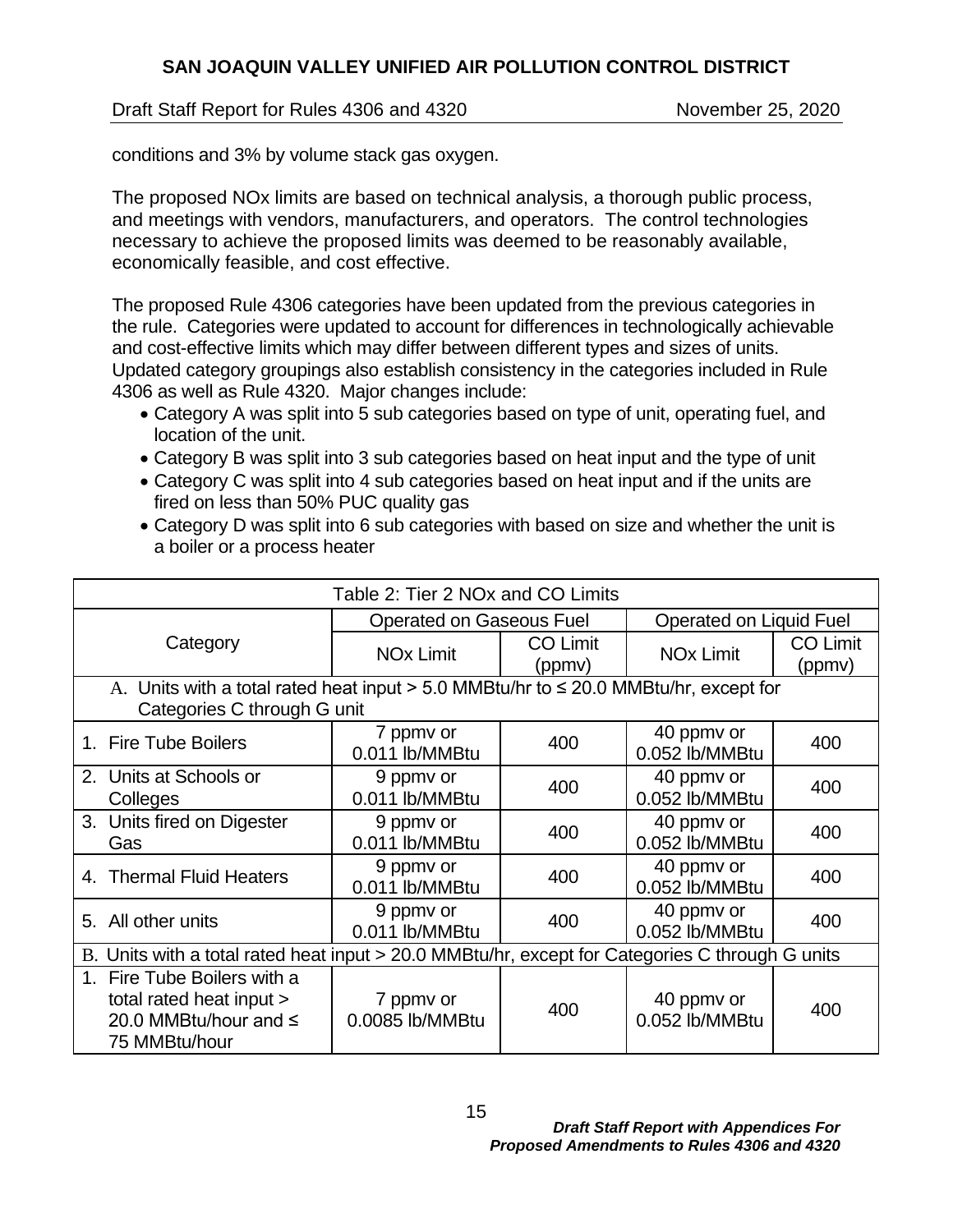| Table 2: Tier 2 NOx and CO Limits                                                                      |                                                |                 |                              |                 |
|--------------------------------------------------------------------------------------------------------|------------------------------------------------|-----------------|------------------------------|-----------------|
|                                                                                                        | <b>Operated on Gaseous Fuel</b>                |                 | Operated on Liquid Fuel      |                 |
| Category                                                                                               | <b>NOx Limit</b>                               | <b>CO Limit</b> | <b>NOx Limit</b>             | <b>CO Limit</b> |
| 2. All other units with a total<br>rated heat input $> 20.0$<br>MMBtu/hour and $\leq 75$<br>MMBtu/hour | 7 ppmv or<br>0.0085 lb/MMBtu                   | (ppmv)<br>400   | 40 ppmv or<br>0.052 lb/MMBtu | (ppmv)<br>400   |
| 3. Units with a rated heat<br>input > 75 MMBtu/hour<br>C. Oilfield Steam Generators                    | 5 ppmv or<br>0.0061 lb/MMBtu                   | 400             | 40 ppmv or<br>0.052 lb/MMBtu | 400             |
| 1. Units with a total rated<br>heat input > 5.0 MMBtu/hr<br>and $\leq$ 20.0 MMBtu/hr                   | 9 ppmv or<br>0.011 lb/MMBtu                    | 400             | 40 ppmv or<br>0.052 lb/MMBtu | 400             |
| 2. Units with a total rated<br>heat input $> 20.0$<br>MMBtu/hr and $\leq 75.0$<br>MMBtu/hr             | 9 ppmv or<br>0.011 lb/MMBtu                    | 400             | 40 ppmv or<br>0.052 lb/MMBtu | 400             |
| 3. Units with a total rated<br>heat input $> 75.0$<br>MMBtu/hr                                         | 7 ppmv or<br>0.0085 lb/MMBtu                   | 400             | 40 ppmv or<br>0.052 lb/MMBtu | 400             |
| 4. Units firing on less than<br>50%, by volume, PUC<br>quality gas                                     | 15 ppmv or<br>0.018 lb/MMBtu                   | 400             | 40 ppmv or<br>0.052 lb/MMBtu | 400             |
| D. Refinery Units                                                                                      |                                                |                 |                              |                 |
| 1. Boilers with a total rated<br>heat input $> 5.0$ MMBtu/hr                                           | 30 ppmv or<br>0.036 lb/MMBtu<br>5 ppmv or      | 400             | 40 ppmv or                   | 400             |
| and $\leq 40.0$ MMBtu/hr                                                                               | 0.0061 lb/MMBtu<br>upon replacement<br>of unit |                 | 0.052 lb/MMBtu               |                 |
| 2. Boilers with a total rated<br>heat input $> 40.0$                                                   | 9 ppmv or<br>0.011 lb/MMBtu<br>5 ppmv or       |                 | 40 ppmv or                   |                 |
| MMBtu/hr and $\leq 110$<br>MMBtu/hr                                                                    | 0.0061 lb/MMBtu<br>upon replacement<br>of unit | 400             | 0.052 lb/MMBtu               | 400             |
| 3. Boilers with a total rated<br>heat input >110 MMBtu/hr                                              | 5 ppmv or<br>0.0061 lb/MMBtu                   | 400             | 40 ppmv or<br>0.052 lb/MMBtu | 400             |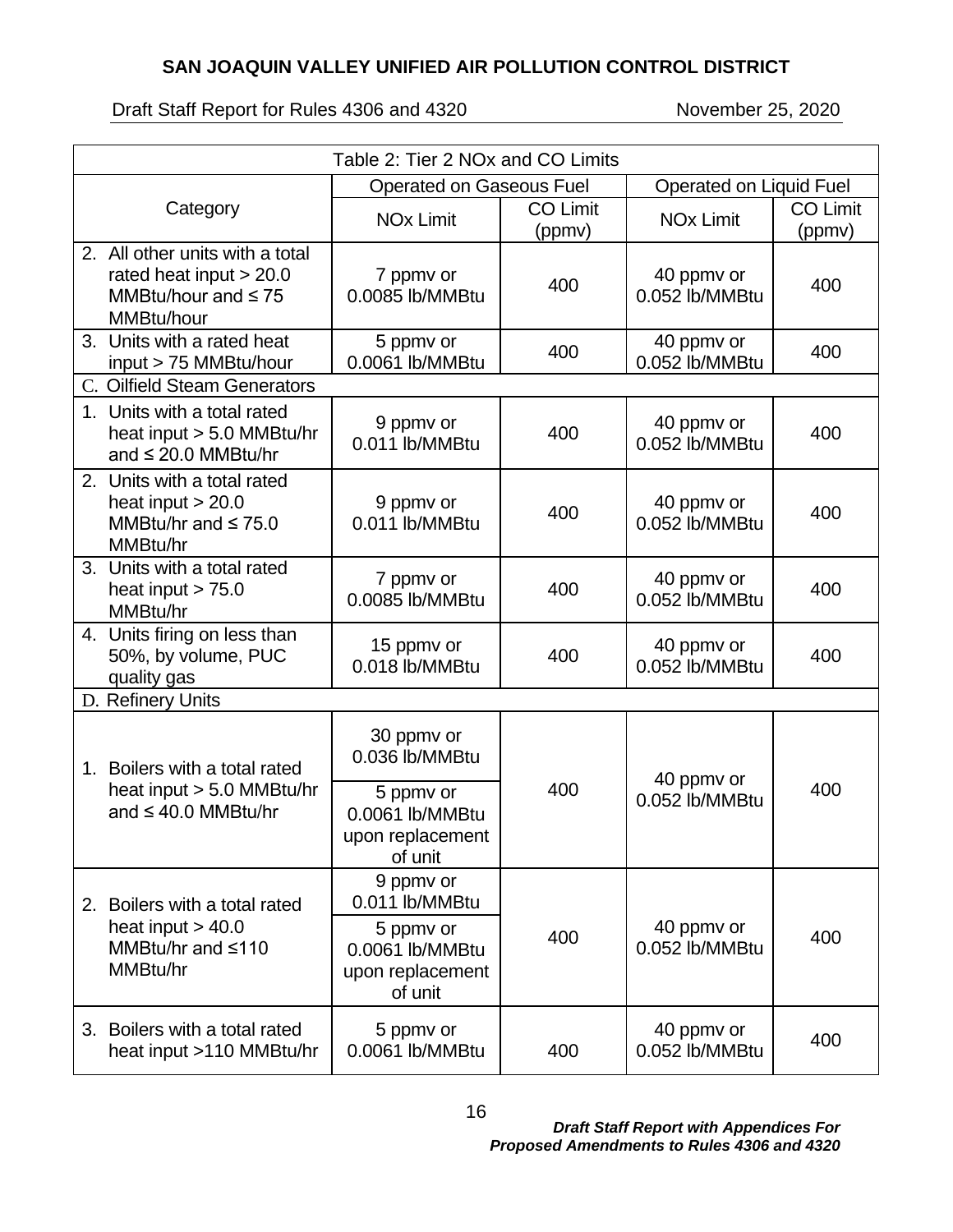Draft Staff Report for Rules 4306 and 4320 November 25, 2020

| Table 2: Tier 2 NOx and CO Limits                                                                                        |                                                            |                           |                              |                           |
|--------------------------------------------------------------------------------------------------------------------------|------------------------------------------------------------|---------------------------|------------------------------|---------------------------|
| <b>Operated on Gaseous Fuel</b>                                                                                          |                                                            |                           | Operated on Liquid Fuel      |                           |
| Category                                                                                                                 | <b>NO<sub>x</sub></b> Limit                                | <b>CO Limit</b><br>(ppmv) | <b>NOx Limit</b>             | <b>CO Limit</b><br>(ppmv) |
| 4. Process Heaters with a                                                                                                | 30 ppmv or<br>0.036 lb/MMBtu                               |                           |                              |                           |
| total rated heat input $> 5.0$<br>MMBtu/hr and $\leq 40.0$<br>MMBtu/hr                                                   | 9 ppmy or<br>0.011 lb/MMBtu<br>upon replacement<br>of unit | 400                       | 40 ppmy or<br>0.052 lb/MMBtu | 400                       |
| 5. Process Heaters with a<br>total rated heat input >                                                                    | 15 ppmv or<br>0.018 lb/MMBtu<br>9 ppmv or                  |                           | 40 ppmy or                   |                           |
| 40.0 MMBtu/hr and $\leq 110$<br>MMBtu/hr                                                                                 | 0.011 lb/MMBtu<br>upon replacement<br>of unit              | 400                       | 0.052 lb/MMBtu               | 400                       |
| 6. Process Heaters with a<br>total rated heat input >110<br>MMBtu/hr                                                     | 5 ppmv or<br>0.0061 lb/MMBtu                               | 400                       | 40 ppmy or<br>0.052 lb/MMBtu | 400                       |
| E. Units limited by a Permit<br>to Operate to an annual<br>heat input of 9 billion<br>Btu/year to 30 billion<br>Btu/year | 30 ppmv or<br>0.036 lb/MMBtu                               | 400                       | 40 ppmy or<br>0.052 lb/MMBtu | 400                       |

The proposed Rule 4306 NOx limit for Category A fire tube boilers is 7 ppmv and 9 ppmv for all other units in this size range (including units at schools, units fired on digester gas, and thermal fluid heaters). District staff are proposing to add fire tube boilers as a new category, as the technology assessment has shown that fire tube boilers are capable of meeting lower limits than water tube boilers or fire tube heaters.

The proposed Rule 4306 NOx limit for Category B units is 7 ppmv for units with a total rated heat input > 20.0 MMBtu/hour and  $\leq$  75 MMBtu/hour, and 5 ppmv for units with a rated heat input > 75 MMBtu/hour. The remaining units can retrofit to meet the proposed limits by retrofitting with ultra low NOx burners, oxygen flow controls such as flue gas recirculation, and/or SCR.

The proposed Rule 4306 NOx limit for Category C is 9 ppmv and 7 ppmv respectively for natural gas fired oil field steam generators for units with a total rated heat input > 5.0 MMBtu/hr and ≤ 75 MMBtu/hour and for units > 75 MMBtu/hour. The District is proposing to maintain the 15 ppmv NOx limit for oil field steam generators fired on less the 50% PUC quality gas. Units fired on natural gas can meet the proposed NOx limits by retrofitting with ultra-low NOx burners and oxygen flow controls. Oil field steam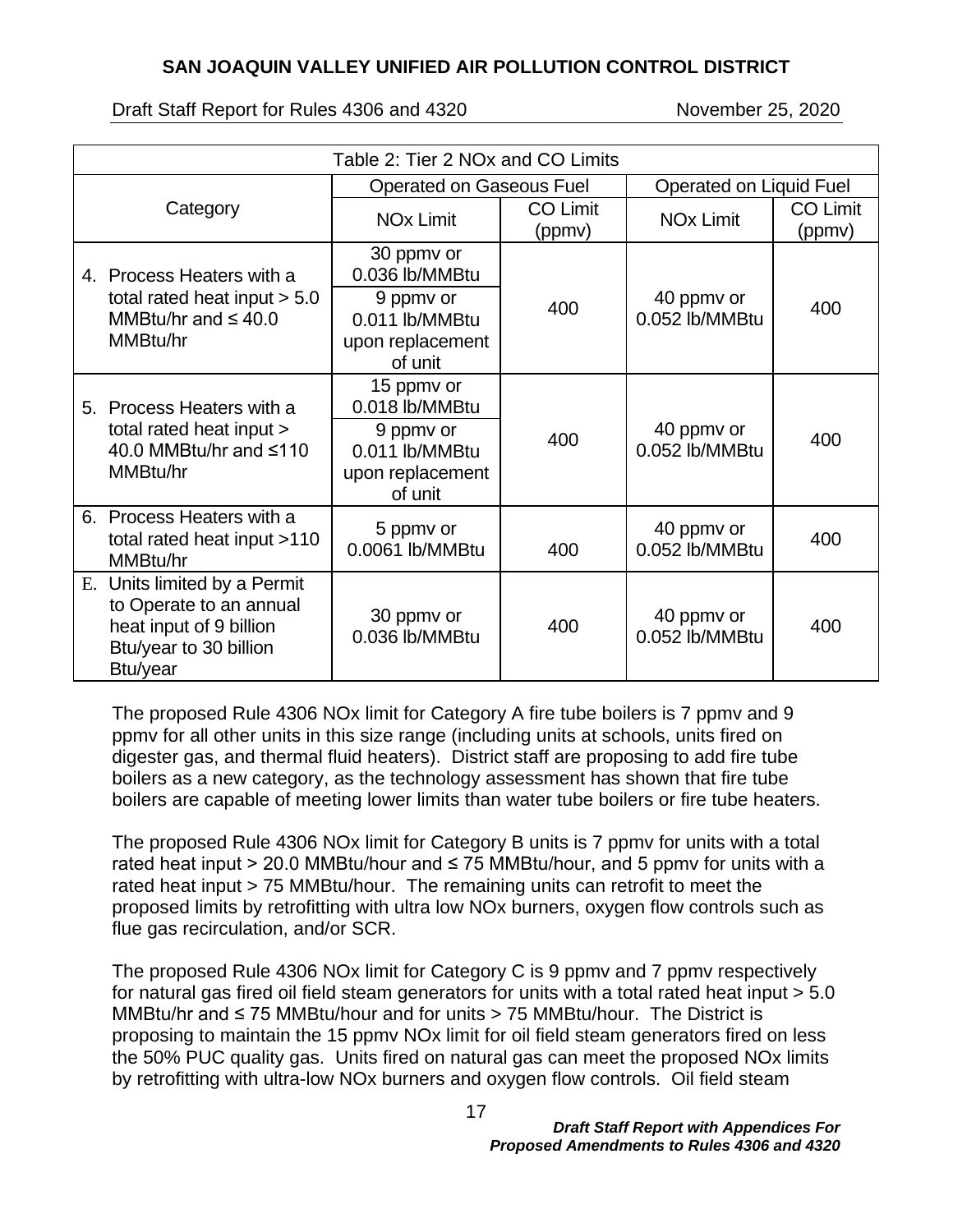Draft Staff Report for Rules 4306 and 4320 November 25, 2020

generators fired on less than 50% PUC quality gas have a more difficult time achieving lower NOx limits due to the impurities in field gas like ammonia that can create additional NOx when combusted.

The proposed Rule 4306 NOx limit for Category D units ≤ 40 MMBtu/hr will be maintained at 30 ppmv, but units will have to meet lower limits of 5 ppmv upon replacement. Proposed NOx limits for units > 40 MMBtu/hr and  $\leq$  110 MMBtu/hr is 9 ppmv for boilers and 15 ppmv for heaters. These units would also be required to meet lower NOx limits when replaced. For the largest units at refineries, the District proposes to maintain the existing 5 ppmv NOx limit. The proposed Rule 4306 NOx limits for boilers and heaters at petroleum refineries are generally higher than limits for other boilers and heaters due to their design and operating conditions. In addition, refineries use a mix of natural gas and non-PUC quality process gas to fuel their boilers and heaters. Process gas contains differing amounts of impurities, including hydrocarbons, which create additional NOx when combusted. The majority of refinery units are natural draft instead of forced draft and would require oxygen flow controls or SCR to meet lower limits. Due to these considerations, retrofitting these types of units was not shown to be cost-effective. Therefore, the District is proposing to require more stringent limits upon replacement for these types of units.

## *Section 6.0 – Administrative Requirements*

Section 6.4.2 will be removed, as there is no longer a category for load following units. Test methods will be updated to reflect the latest version of test methodology available.

# *Section 7.0 – Compliance Schedule*

Units subject to the rule must comply with Rule 4306 in accordance with the schedule specified in Table 3 and Table 4 (previously Table 2 and Table 3) until the schedule specified in Table 5.

| Table 5: Tier 2 - Compliance Schedule                                                                               |                                 |                           |                        |
|---------------------------------------------------------------------------------------------------------------------|---------------------------------|---------------------------|------------------------|
| Category                                                                                                            | Emission<br><b>Control Plan</b> | Authority to<br>Construct | Compliance<br>Deadline |
| A. Units with a total rated heat input > 5.0 MMBtu/hr to ≤ 20.0 MMBtu/hr, except for Categories<br>C through G unit |                                 |                           |                        |
| 1a. Fire Tube Units permitted greater than 9<br>ppmv as of 6 months from date of rule<br>amendment                  | May 1, 2022                     | May 1, 2022               | December 31,<br>2023   |
| 1b. Fire Tube Units permitted less than or<br>equal to 9 ppmv as of 6 months from date<br>of rule amendment         | May 1, 2028                     | May 1, 2028               | December 31,<br>2029   |

18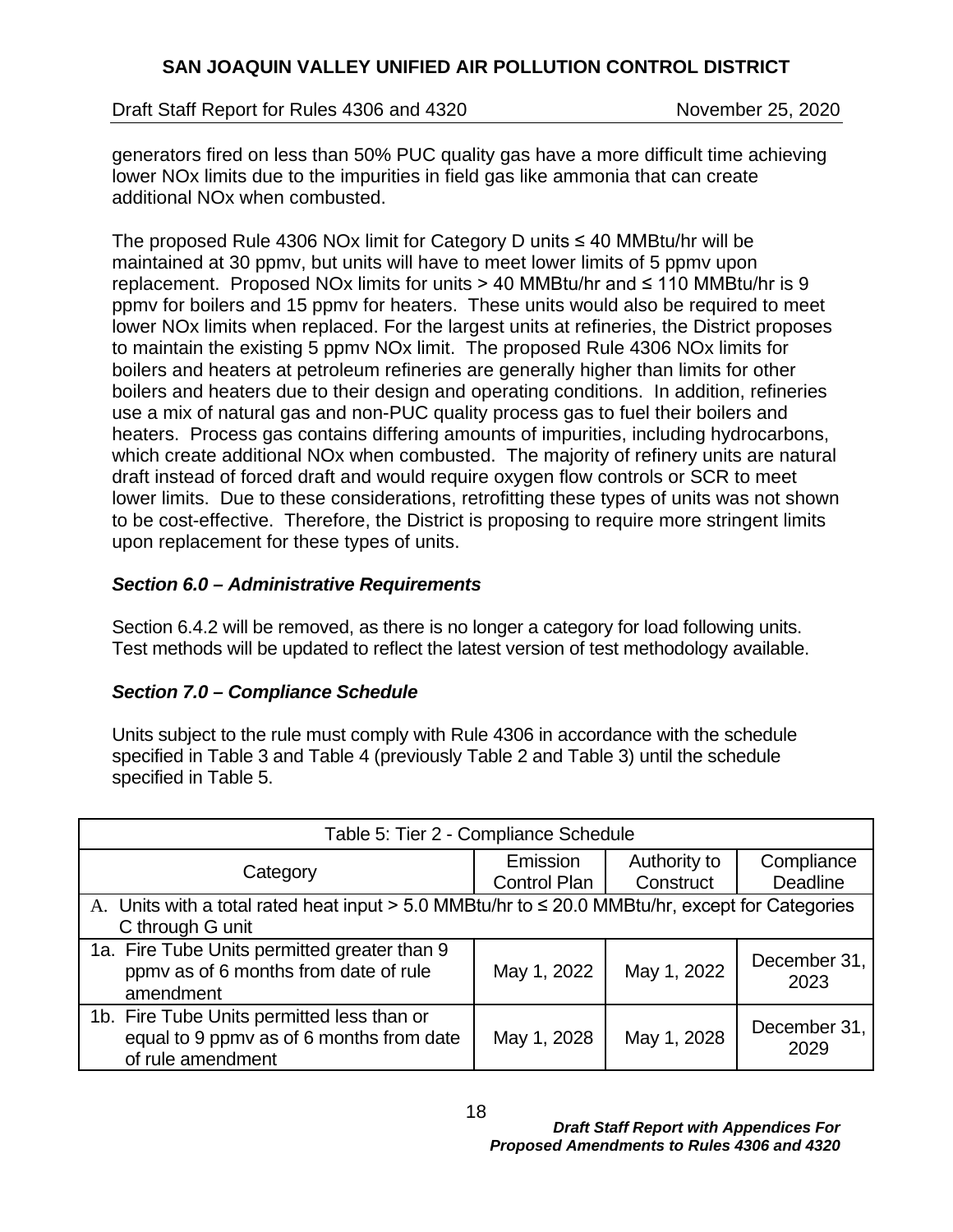Draft Staff Report for Rules 4306 and 4320 November 25, 2020

| Table 5: Tier 2 - Compliance Schedule                                                                                                                                                        |                                 |                           |                        |
|----------------------------------------------------------------------------------------------------------------------------------------------------------------------------------------------|---------------------------------|---------------------------|------------------------|
| Category                                                                                                                                                                                     | Emission<br><b>Control Plan</b> | Authority to<br>Construct | Compliance<br>Deadline |
| 2. Units at Schools                                                                                                                                                                          | May 1, 2022                     | May 1, 2022               | December 31,<br>2023   |
| Units fired on Digester Gas<br>3.                                                                                                                                                            | May 1, 2022                     | May 1, 2022               | December 31,<br>2023   |
| <b>Thermal Fluid Heaters</b><br>4.                                                                                                                                                           | May 1, 2022                     | May 1, 2022               | December 31,<br>2023   |
| 5a. All other units permitted greater than 12<br>ppmv as of 6 months from date of rule<br>amendment                                                                                          | May 1, 2022                     | May 1, 2022               | December 31,<br>2023   |
| 5b. All other units permitted less than or equal<br>to 12 ppmv as of 6 months from date of<br>rule amendment                                                                                 | May 1, 2028                     | May 1, 2028               | December 31,<br>2029   |
| B. Units with a total rated heat input > 20.0 MMBtu/hr, except for Categories C through G units                                                                                              |                                 |                           |                        |
| 1a. Fire Tube Boilers with a total rated heat<br>input > 20.0 MMBtu/hour and $\leq 75$<br>MMBtu/hour permitted greater than 9 ppmv<br>as of 6 months from date of rule<br>amendment          | May 1, 2022                     | May 1, 2022               | December 31,<br>2023   |
| 1b. Fire Tube Boilers with a total rated heat<br>input > 20.0 MMBtu/hour and $\leq 75$<br>MMBtu/hour permitted less than or equal to<br>9 ppmv as of 6 months from date of rule<br>amendment | May 1, 2028                     | May 1, 2028               | December 31,<br>2029   |
| 2a. All other units with a total rated heat input ><br>20.0 MMBtu/hour and ≤75 MMBtu/hour<br>permitted greater than 9 ppmy as of 6<br>months from date of rule amendment                     | May 1, 2022                     | May 1, 2022               | December 31,<br>2023   |
| 2b. All other units with a total rated heat input ><br>20.0 MMBtu/hour and ≤ 75 MMBtu/hour<br>permitted less than or equal to 9 ppmy as<br>of 6 months from date of rule amendment           | May 11, 2028                    | May 1, 2028               | December 31,<br>2029   |
| 3a. Units with a rated heat input > 75<br>MMBtu/hour permitted greater than 7 ppmv<br>as of 6 months from date of rule<br>amendment                                                          | May 1, 2022                     | May 1, 2022               | December 31,<br>2023   |
| 3b. Units with a rated heat input > 75<br>MMBtu/hour permitted less than or equal to<br>7 ppmv as of 6 months from date of rule<br>amendment                                                 | May 1, 2028                     | May 1, 2028               | December 31,<br>2029   |
| C. Oilfield Steam Generators                                                                                                                                                                 |                                 |                           |                        |

C. Oilfield Steam Generators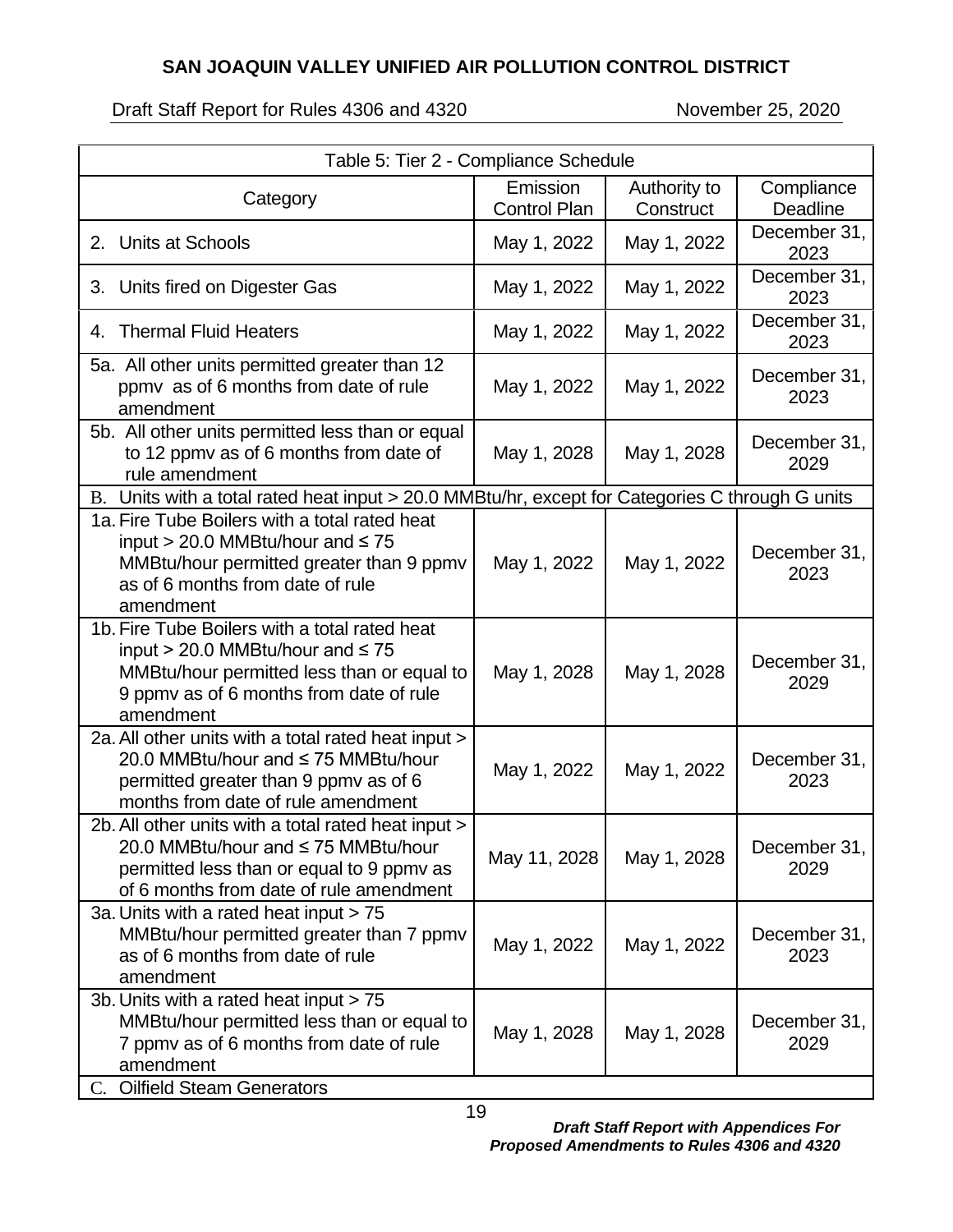Draft Staff Report for Rules 4306 and 4320 November 25, 2020

| Table 5: Tier 2 - Compliance Schedule                                                                              |                                 |                           |                        |
|--------------------------------------------------------------------------------------------------------------------|---------------------------------|---------------------------|------------------------|
| Category                                                                                                           | Emission<br><b>Control Plan</b> | Authority to<br>Construct | Compliance<br>Deadline |
| 1. Units with a total rated heat input $> 5.0$<br>MMBtu/hr and $\leq 20.0$ MMBtu/hr                                | May 1, 2022                     | May 1, 2022               | December 31,<br>2023   |
| 2. Units with a total rated heat input > 20.0<br>MMBtu/hr and $\leq 75.0$ MMBtu/hr                                 | May 1, 2022                     | May 1, 2022               | December 31,<br>2023   |
| 3. Units with a total rated heat input > 75.0<br>MMBtu/hr                                                          | May 1, 2022                     | May 1, 2022               | December 31,<br>2023   |
| 4. Units firing on less than 50%, by volume,<br>PUC quality gas                                                    | May 1, 2022                     | May 1, 2022               | December 31,<br>2023   |
| D. Refinery Units                                                                                                  |                                 |                           |                        |
| 1. Boilers with a total heat input > 5.0<br>MMBtu/hr to $\leq 40.0$ MMBtu/hr                                       | May 1, 2022                     | May 1, 2022               | December 31,<br>2023   |
| 2. Boilers with a total rated heat input > 40.0<br>MMB <sub>tu</sub> /hr                                           | May 1, 2022                     | May 1, 2022               | December 31,<br>2023   |
| 3. Heaters with a total heat input $> 5.0$<br>MMBtu/hr to $\leq 40.0$ MMBtu/hr                                     | May 1, 2022                     | May 1, 2022               | December 31,<br>2023   |
| 4. Heaters with a total rated heat input > 40.0<br>MMBtu/hr                                                        | May 1, 2022                     | May 1, 2022               | December 31,<br>2023   |
| E. Units limited by a Permit to Operate to an<br>annual heat input of 9 billion Btu/year to 30<br>billion Btu/year | May 1, 2022                     | May 1, 2022               | December 31,<br>2023   |

The final compliance date for most categories is December 31, 2023. However, the District determined that later compliance dates were appropriate for operations that had invested in lower-emission units due to the high costs of retrofitting those units. The District is proposing to extend the compliance dates for these lower-emitting units to 2029 to allow for the useful life of the unit.

# **C. Existing Rule 4320**

The purpose of Rule 4320 is to limit emissions of NOx, CO, SO<sub>2</sub>, and PM10 from boilers, steam generators, and process heaters. The rule applies to any gaseous fuel or liquid fuel fired boiler, steam generator, and process heater with a rated heat input greater than 5.0 million Btu/hr. Rule 4320 establishes NOx limits separate from Rule 4306 and provides Advanced Emission Reduction Options for rule compliance, whereby an operator may either:

- 1. Meet the specific NOx emission and the particulate matter control requirements; or
- 2. Pay an annual emissions fee to the District and meet the particulate matter control requirements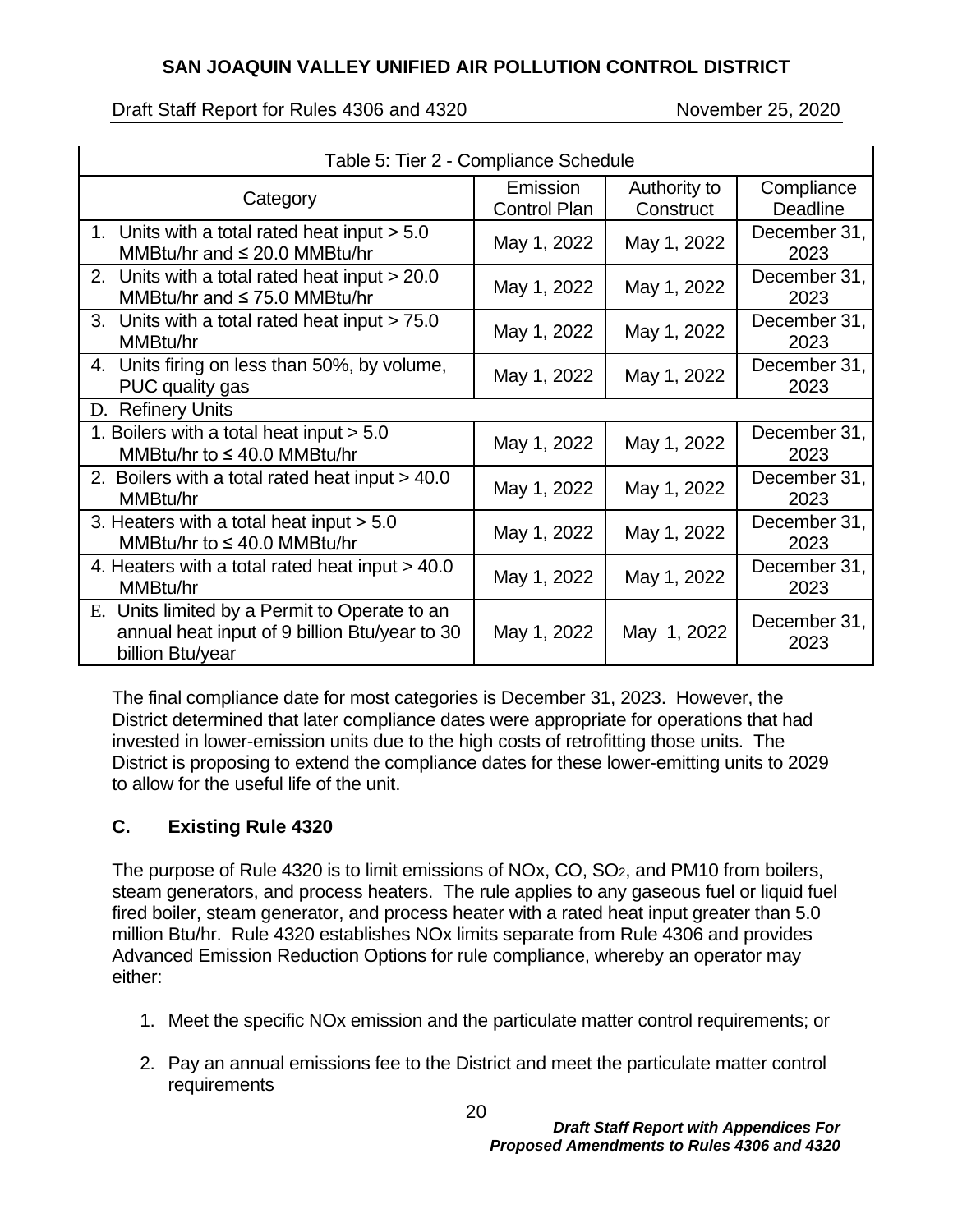Draft Staff Report for Rules 4306 and 4320 November 25, 2020

The current rule does not apply to units that are addressed by other District rules. These units include solid fuel fired units, dryers, glass melting furnaces, kilns and smelters, and unfired or fired waste heat recovery boilers that are used to recover or augment heat from the exhaust of combustion turbines or internal combustion engines. Currently, units subject to the rule must comply with the NOx and CO limits listed in the following table.

| <b>Table 1 NOx Emission Limits</b>                                         |                                                                   |                           |                        |
|----------------------------------------------------------------------------|-------------------------------------------------------------------|---------------------------|------------------------|
| Category                                                                   | <b>NO<sub>x</sub></b> Limit                                       | Authority to<br>Construct | Compliance<br>Deadline |
| A. Units with a total rated<br>heat input $> 5.0$ MMBtu/hr                 | a) Standard<br><b>Schedule</b><br>9 ppmv or 0.011<br>lb/MMBtu; or | July 1, 2011              | July 1, 2012           |
| to $<$ 20.0 MMBtu/hr,<br>except for Categories C<br>through G units        | b) Enhanced<br><b>Schedule</b><br>6 ppmv or 0.007<br>lb/MMBtu     | January 1, 2013           | January 1,<br>2014     |
| B. Units with a total rated<br>heat input $> 20.0$<br>MMBtu/hr, except for | a) Standard<br><b>Schedule</b><br>7 ppmv or 0.008<br>Ib/MMBtu; or | July 1, 2009              | July 1, 2010           |
| Categories C through G<br>units                                            | b) Enhanced<br><b>Schedule</b><br>5 ppmv or 0.0062<br>lb/MMBtu    | January 1, 2013           | January 1,<br>2014     |
| C. Oilfield Steam Generators                                               |                                                                   |                           |                        |
| 1. Units with a total rated<br>heat input $> 5.0$                          | a) Standard<br><b>Schedule</b><br>9 ppmv or 0.011<br>Ib/MMBtu; or | July 1, 2011              | July 1, 2012           |
| MMBtu/hr to <20.0<br>MMBtu/hr                                              | b) Enhanced<br><b>Schedule</b><br>6 ppmv or 0.007<br>lb/MMBtu     | January 1, 2013           | January 1,<br>2014     |
| 2. Units with a total rated<br>heat input >20.0<br>MMBtu/hr                | a) Standard<br><b>Schedule</b><br>7 ppmv or 0.008<br>Ib/MMBtu; or | July 1, 2009              | July 1, 2010           |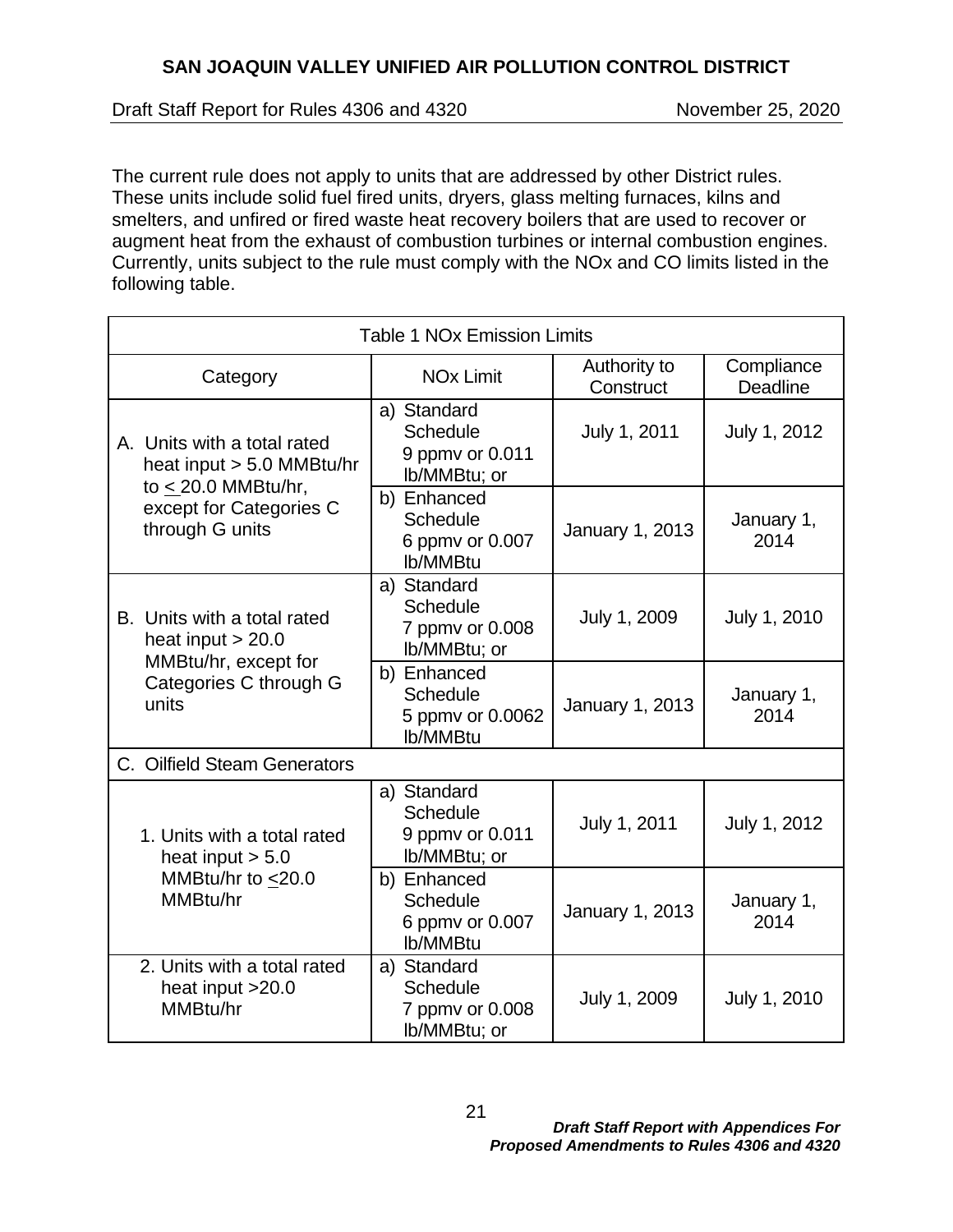| <b>Table 1 NOx Emission Limits</b>                                  |                                                                                                       |                           |                               |
|---------------------------------------------------------------------|-------------------------------------------------------------------------------------------------------|---------------------------|-------------------------------|
| Category                                                            | <b>NO<sub>x</sub></b> Limit                                                                           | Authority to<br>Construct | Compliance<br><b>Deadline</b> |
|                                                                     | b) Staged<br>Enhanced<br>Schedule<br><b>Initial Limit</b><br>9 ppmv or 0.011<br>Ib/MMBtu; and         | July 1, 2011              | July 1, 2012                  |
|                                                                     | <b>Final Limit</b><br>5 ppmv or<br>0.0062 lb/MMBtu                                                    | January 1, 2013           | January 1,<br>2014            |
| 3. Units firing on less than<br>50%, by volume, PUC<br>quality gas. | Staged<br>Enhanced<br><b>Schedule</b><br><b>Initial Limit</b><br>12 ppmv or<br>0.014 lb/MMBtu;<br>and | July 1, 2010              | July 1, 2011                  |
|                                                                     | <b>Final Limit</b><br>9 ppmv or 0.011<br>lb/MMBtu                                                     | January 1, 2013           | January 1,<br>2014            |
| D. Refinery units                                                   |                                                                                                       |                           |                               |
| 1. Units with a total rated<br>heat input $> 5.0$                   | a) Standard<br><b>Schedule</b><br>9 ppmv or 0.011<br>Ib/MMBtu; or                                     | July 1, 2011              | July 1, 2012                  |
| MMBtu/hr to $<$ 20.0<br>MMBtu/hr                                    | b) Enhanced<br><b>Schedule</b><br>6 ppmv or 0.007<br>lb/MMBtu                                         | January 1, 2013           | January 1,<br>2014            |
| 2. Units with a total rated<br>heat input >20.0                     | a) Standard<br><b>Schedule</b><br>6 ppmv or 0.007<br>Ib/MMBtu; or                                     | July 1, 2010              | July 1, 2011                  |
| MMBtu/hr to $\leq$ 110.0<br>MMBtu/hr                                | b) Staged<br>Enhanced<br><b>Schedule</b><br><b>Initial Limit</b><br>9 ppmv or 0.011<br>Ib/MMBtu; and  | July 1, 2011              | July 1, 2012                  |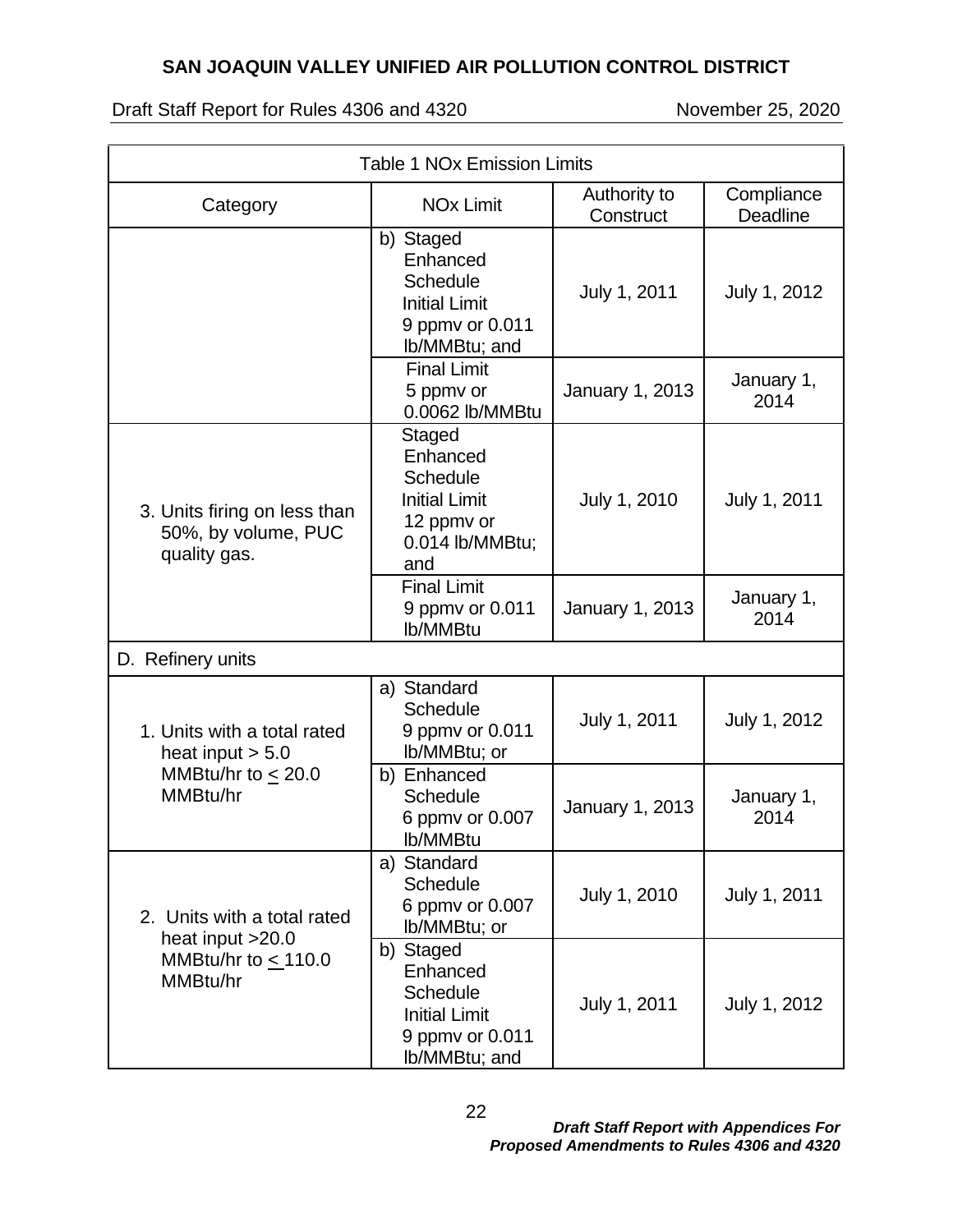| <b>Table 1 NOx Emission Limits</b>                                                                                                                                                                           |                                                                                                       |                                                                                                            |                                                                               |
|--------------------------------------------------------------------------------------------------------------------------------------------------------------------------------------------------------------|-------------------------------------------------------------------------------------------------------|------------------------------------------------------------------------------------------------------------|-------------------------------------------------------------------------------|
| Category                                                                                                                                                                                                     | <b>NO<sub>x</sub></b> Limit                                                                           | Authority to<br>Construct                                                                                  | Compliance<br>Deadline                                                        |
|                                                                                                                                                                                                              | <b>Final Limit</b><br>5 ppmv or<br>0.0062 lb/MMBtu                                                    | January 1, 2013                                                                                            | January 1,<br>2014                                                            |
| 3. Units with a total rated<br>heat input $> 110.0$<br>MMBtu/hr                                                                                                                                              | Standard<br><b>Schedule</b><br>5 ppmy or<br>0.0062 lb/MMBtu                                           | N/A                                                                                                        | June 1, 2007                                                                  |
| 4. Units firing on less than<br>50%, by volume, PUC<br>quality gas.                                                                                                                                          | Staged<br>Enhanced<br><b>Schedule</b><br><b>Initial Limit</b><br>12 ppmv or<br>0.014 lb/MMBtu;<br>and | July 1, 2010                                                                                               | July 1, 2011                                                                  |
|                                                                                                                                                                                                              | <b>Final Limit</b><br>9 ppmv or 0.011<br>lb/MMBtu                                                     | January 1, 2013                                                                                            | January 1,<br>2014                                                            |
| E. Units, from any Category,<br>that were installed prior to<br>January 1, 2009 and<br>limited by a Permit to<br>Operate to an annual heat<br>input >1.8 billion Btu/year<br>but $\leq$ 30 billion Btu/year. | Standard<br>Schedule<br>9 ppmv or 0.011<br><b>lb/MMBtu</b>                                            | <b>Twelve months</b><br>before the next<br>unit<br>replacement but<br>no later than<br>January 1,<br>2013. | At the next unit<br>replacement<br>but no later<br>than<br>January 1,<br>2014 |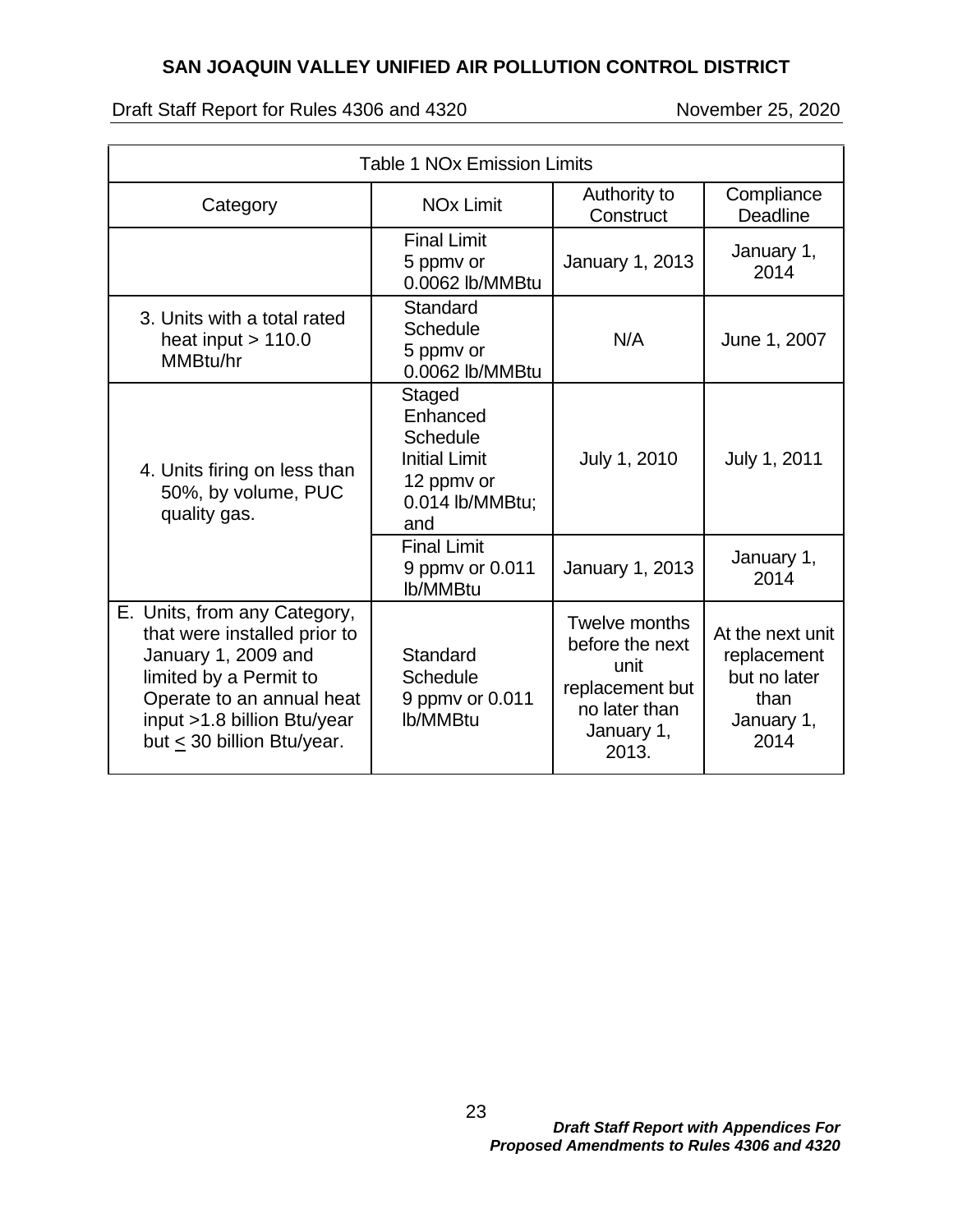| <b>Table 1 NOx Emission Limits</b>                                                                                                                                                                                                                                                                                                                                                                                                      |                                                                                                    |                                                                                                     |                                                                               |  |  |  |  |  |
|-----------------------------------------------------------------------------------------------------------------------------------------------------------------------------------------------------------------------------------------------------------------------------------------------------------------------------------------------------------------------------------------------------------------------------------------|----------------------------------------------------------------------------------------------------|-----------------------------------------------------------------------------------------------------|-------------------------------------------------------------------------------|--|--|--|--|--|
| Category                                                                                                                                                                                                                                                                                                                                                                                                                                | <b>NO<sub>x</sub></b> Limit                                                                        | Authority to<br>Construct                                                                           | Compliance<br><b>Deadline</b>                                                 |  |  |  |  |  |
|                                                                                                                                                                                                                                                                                                                                                                                                                                         | Staged<br>Enhanced<br><b>Schedule</b><br><b>Initial Limit</b><br>12 ppmv or 0.014<br>lb/MMBtu; and | July 1, 2010                                                                                        | July 1, 2011                                                                  |  |  |  |  |  |
| F.,<br>Units at a wastewater<br>treatment facility firing on<br>less than 50%, by<br>volume, PUC quality gas.                                                                                                                                                                                                                                                                                                                           | <b>Final Limit</b><br>9 ppmv or 0.011<br>lb/MMBtu                                                  | January 1, 2013                                                                                     | January 1,<br>2014                                                            |  |  |  |  |  |
| G. Units operated by a small<br>producer in which the<br>rated heat input of each<br>burner is less than or<br>equal to 5 MMBtu/hr but<br>the total rated heat input of<br>all the burners in a unit is<br>rated between 5 MMBtu/hr<br>and 20 MMBtu/hr, as<br>specified in the Permit to<br>Operate, and in which the<br>products of combustion do<br>not come in contact with<br>the products of<br>combustion of any other<br>burner. | Standard<br><b>Schedule</b><br>9 ppmv or 0.011<br>lb/MMBtu                                         | Twelve months<br>before the next<br>unit<br>replacement but<br>no later than<br>January 1,<br>2013. | At the next unit<br>replacement<br>but no later<br>than<br>January 1,<br>2014 |  |  |  |  |  |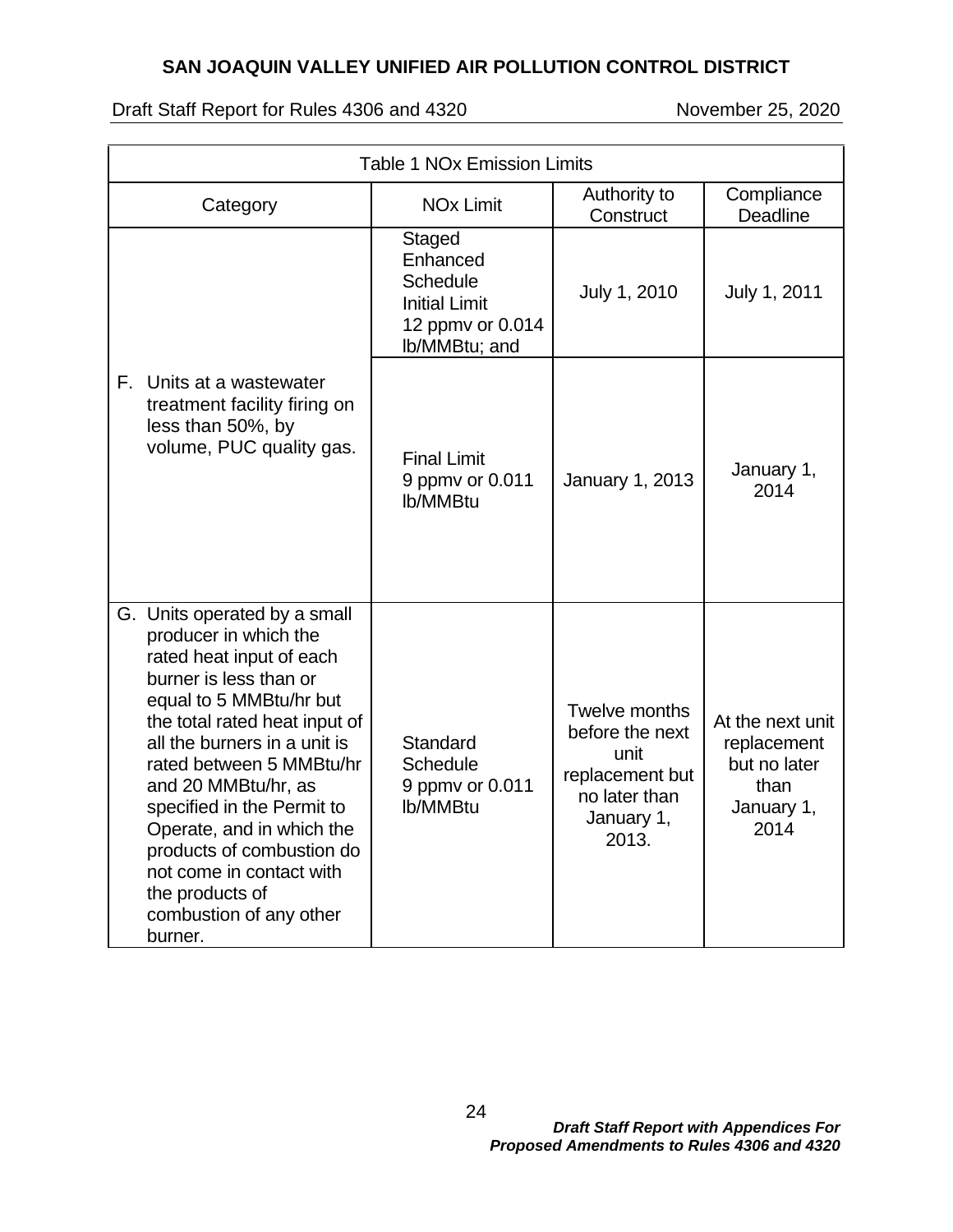Draft Staff Report for Rules 4306 and 4320 November 25, 2020

#### **D. Summary of Proposed Amendments to Rule 4320**

Proposed modifications to Rule 4320 include lowering NOx emissions limits for a variety of unit classes and categories. Proposed changes are further discussed below.

#### *Section 3.0 – Definitions*

The following definitions would be added to the rule to improve clarity and reflect changes to rule requirements:

- Digester Gas: gas derived from the decomposition of organic matter in a digester.
- Fire Tube Boiler: any boiler that passes hot gases from a fire box through one or more tubes running through a sealed container of water. The heat of the gases is transferred through the walls of the tubes by thermal conduction, heating the water and ultimately creating steam or hot water.
- Normal Operation: the period of operating time during which a unit is not in a startup or a shutdown event.
- School: any public or private school used for the purpose of education and instruction of school pupils in Kindergarten through Grade 12, and any college or university which provides postsecondary education and has the authority to confer Associate, Bachelors, or Graduate/Professional level degrees. This does not include any private school in which education and instruction are primarily conducted in private homes.
- Thermal Fluid Heater: a natural gas fired process heater in which a process stream is heated indirectly by a heated fluid other than water.

#### *Section 5.0 – Requirements*

Owners with units subject to Rule 4320 may choose to meet the NOx emission requirements, pay an annual emission fee, or comply with the low-use unit provision. These requirements will be maintained in the proposed Rule 4320.

In order to meet the NOx limits, units must be in compliance with the limits and schedules listed in Table 1 until the NOx limits and compliance schedule in Table 2 take effect. Table 2 summarizes the NOx proposed emission limits and the dates for emission control plans, authorities to construct, and compliance deadlines. The NOx emission limits are in concentrated units of parts per million at dry stack gas conditions and 3% by volume stack gas oxygen.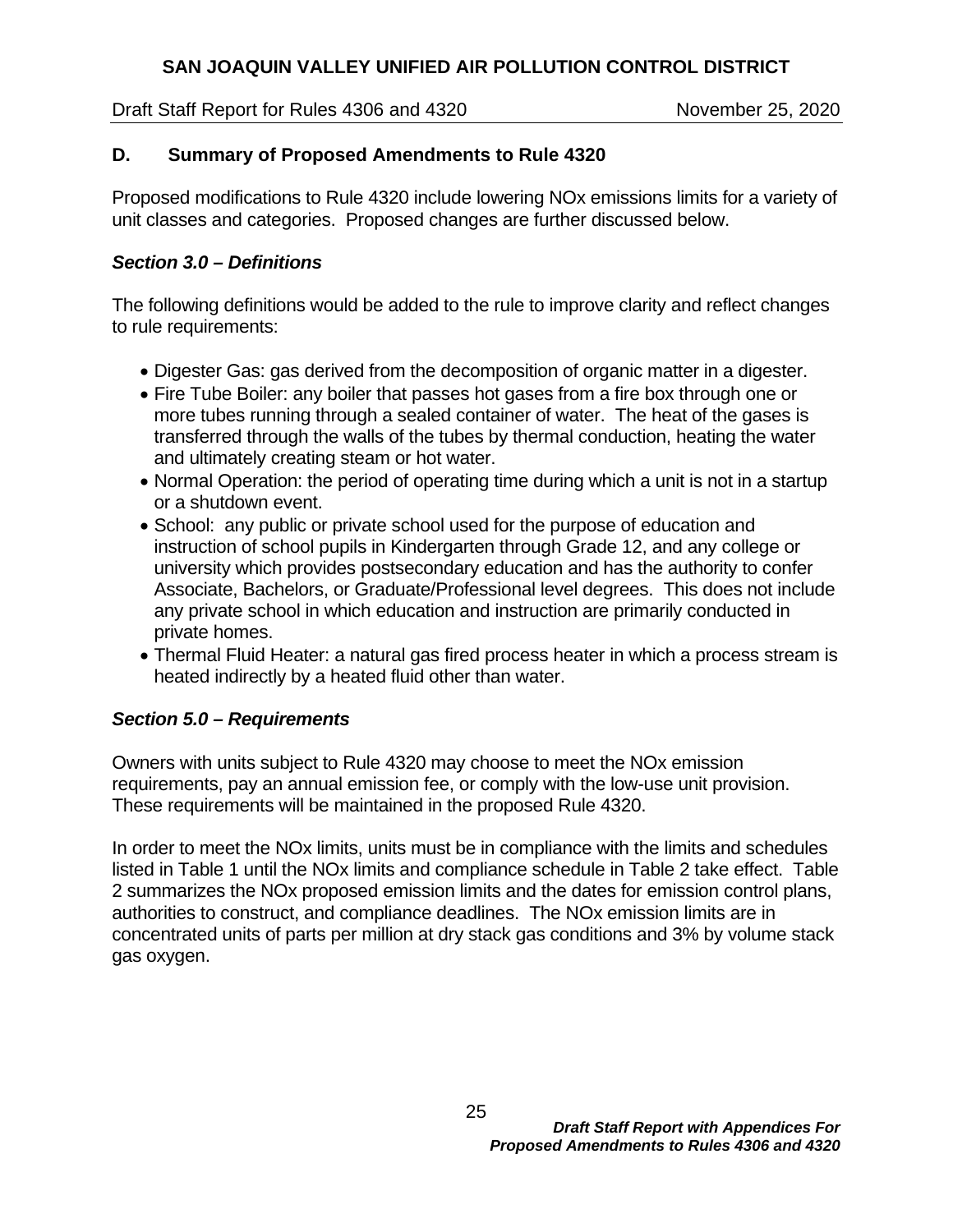| Table 2: Tier 2 NOx Emission Limits                                                                                         |                               |                          |                           |                        |  |  |  |
|-----------------------------------------------------------------------------------------------------------------------------|-------------------------------|--------------------------|---------------------------|------------------------|--|--|--|
| Category                                                                                                                    | <b>NO<sub>x</sub></b> Limit   | Emission<br>Control Plan | Authority to<br>Construct | Compliance<br>Deadline |  |  |  |
| A. Units with a total rated heat input $> 5.0$ MMBtu/hr to $\leq 20.0$ MMBtu/hr, except for Categories<br>C through E units |                               |                          |                           |                        |  |  |  |
| 1. Fire Tube Boilers                                                                                                        | 5 ppmv or<br>0.0061 lb/MMBtu  | May 1,<br>2022           | May 1, 2022               | December 31,<br>2023   |  |  |  |
| Units at Schools<br>2.                                                                                                      | 9 ppmv or<br>0.011 lb/MMBtu   | May 1,<br>2022           | May 1, 2022               | December 31,<br>2023   |  |  |  |
| 3.<br>Units fired on Digester<br>Gas                                                                                        | 9 ppmv or<br>0.011 lb/MMBtu   | May 1,<br>2022           | May 1, 2022               | December 31,<br>2023   |  |  |  |
| <b>Thermal Fluid Heaters</b><br>4.                                                                                          | 9 ppmv or<br>0.011 lb/MMBtu   | May 1,<br>2022           | May 1, 2022               | December 31,<br>2023   |  |  |  |
| 5. All other units                                                                                                          | 5 ppmv or<br>0.061 lb/MMBtu   | May 1,<br>2022           | May 1, 2022               | December 31,<br>2023   |  |  |  |
| B. Units with a total rated heat input > 20.0 MMBtu/hr, except for Categories C through E units                             |                               |                          |                           |                        |  |  |  |
| 1. Fire Tube Boilers with a<br>total rated heat input ><br>20.0 MMBtu/hour and ≤<br>75 MMBtu/hour                           | 2.5 ppmv or<br>0.003 lb/MMBtu | May 1, 2022              | May 1, 2022               | December 31,<br>2023   |  |  |  |
| 2. All other units with a total<br>rated heat input $> 20.0$<br>MMBtu/hour and $\leq 75$<br>MMBtu/hour                      | 2.5 ppmv or<br>0.003 lb/MMBtu | May 1, 2022              | May 1, 2022               | December 31,<br>2023   |  |  |  |
| 3.<br>Units with a rated heat<br>input > 75 MMBtu/hour                                                                      | 2.5 ppmv or<br>0.003 lb/MMBtu | May 1, 2022              | May 1, 2022               | December 31,<br>2023   |  |  |  |
| C. Oilfield Steam Generators                                                                                                |                               |                          |                           |                        |  |  |  |
| 1. Units with a total rated<br>heat input $> 5.0$<br>MMBtu/hr and $\leq 20.0$<br>MMBtu/hr                                   | 6 ppmv or<br>0.0073 lb/MMBtu  | May 1, 2022              | May 1, 2022               | December 31,<br>2023   |  |  |  |
| 2. Units with a total rated<br>heat input $> 20.0$<br>MMBtu/hr and $\leq 75.0$<br>MMBtu/hr                                  | 5 ppmv or 0.0061<br>lb/MMBtu  | May 1, 2022              | May 1, 2022               | December 31,<br>2023   |  |  |  |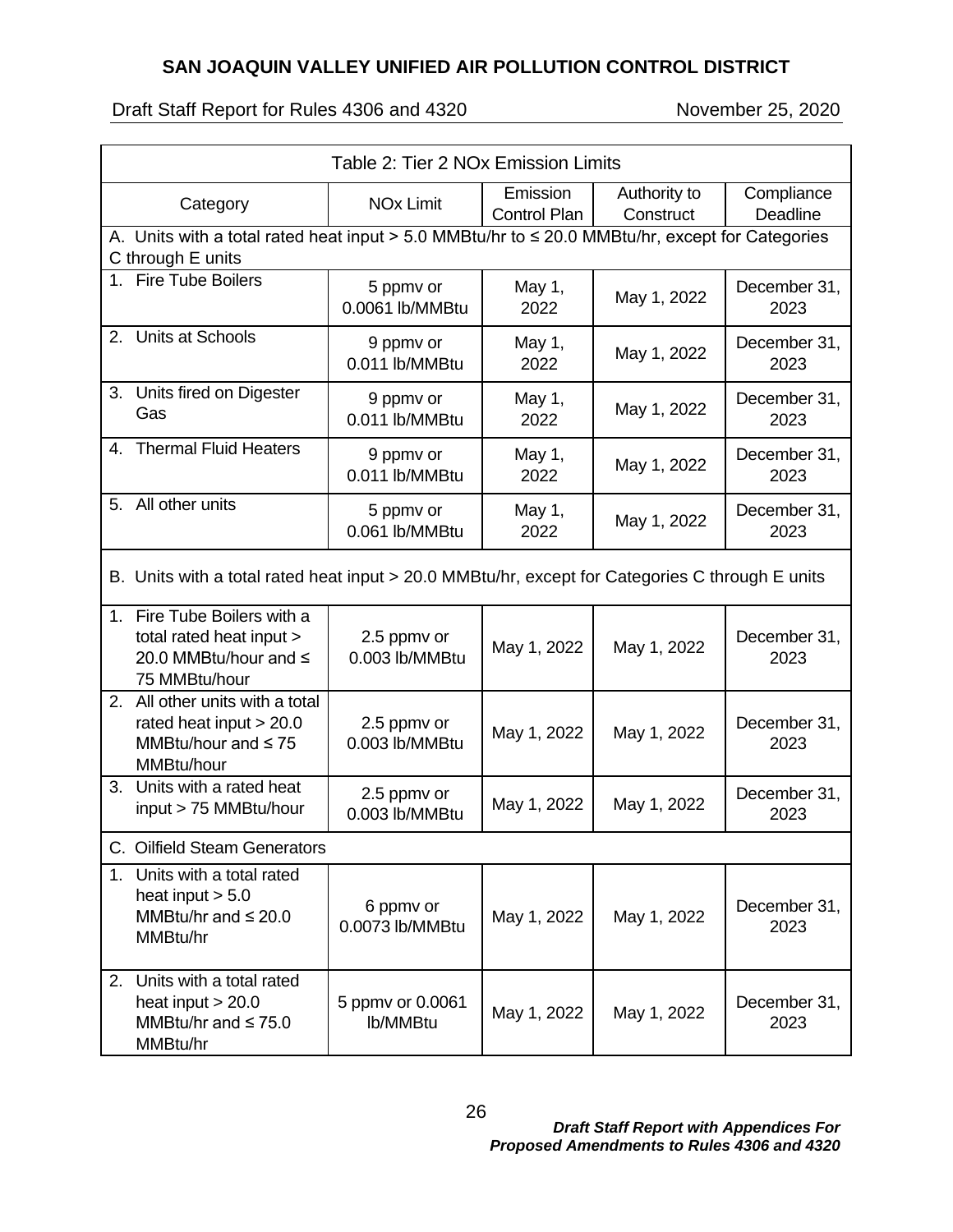Draft Staff Report for Rules 4306 and 4320 November 25, 2020

|                | 3. Units with a total rated<br>heat input $> 75.0$<br>MMBtu/hr                                                                 | 5 ppmv or 0.0061<br>lb/MMBtu  | May 1, 2022 | May 1, 2022  | December 31,<br>2023 |
|----------------|--------------------------------------------------------------------------------------------------------------------------------|-------------------------------|-------------|--------------|----------------------|
|                | 4. Units firing on less than<br>50%, by volume, PUC<br>quality gas                                                             | 5 ppmv or 0.0061<br>lb/MMBtu  | May 1, 2022 | May 1, 2022  | December 31,<br>2023 |
|                | D. Refinery units                                                                                                              |                               |             |              |                      |
| 1 <sub>1</sub> | Boilers with a total heat<br>input > 5.0 MMBtu/hr to<br>$\leq 40.0$ MMBtu/hr                                                   | 5 ppmv or 0.0061<br>lb/MMBtu  | May 1, 2022 | May 1, 2022  | December 31,<br>2023 |
|                | 2. Boilers with a total rated<br>heat input $> 40.0$<br>MMBtu/hr to $\leq 110.0$<br>MMBtu/hr                                   | 5 ppmv or 0.0061<br>lb/MMBtu  | May 1, 2022 | May 1, 2022  | December 31,<br>2023 |
| 3.             | Boilers with a total rated<br>heat input $> 110.0$<br>MMBtu/hr                                                                 | 2.5 ppmv or<br>0.003 lb/MMBtu | May 1, 2022 | May 1, 2022  | December 31,<br>2023 |
|                | 4. Process Heaters with a<br>total heat input $> 5.0$<br>MMBtu/hr to $\leq 40.0$<br>MMBtu/hr                                   | 5 ppmv or 0.0061<br>lb/MMBtu  | May 1, 2022 | May 1, 2022  | December 31,<br>2023 |
|                | 5. Process Heaters with a<br>total rated heat input ><br>40.0 MMBtu/hr to ≤<br>110.0 MMBtu/hr                                  | 5 ppmv or 0.0061<br>lb/MMBtu  | May 1, 2022 | May 1, 2022  | December 31,<br>2023 |
| 6.             | Process Heaters with a<br>total heat input $> 110.0$<br>MMBtu/hr                                                               | 2.5 ppmv or<br>0.003 lb/MMBtu | May 1, 2022 | May 1, 2022  | December 31,<br>2023 |
|                | E. Units limited by a<br>Permit to Operate to an<br>annual heat input >1.8<br>billion Btu/year but $<$ 30<br>billion Btu/year. | 9 ppmv or 0.011<br>lb/MMBtu   | May 1, 2022 | May 1, 2022. | December 31,<br>2023 |

The low level of emissions proposed in Table 2 of Rule 4320 may not be able to be achievable by all units due to space limitations and economic considerations. Most of the affected units have typically had several levels of controls and can only reach the new limits with a Selective Catalytic Reduction (SCR). To offset the higher costs associated with the proposed controls, the District developed the concept of an annual emissions fee, which was included in the previous version of Rule 4320 and is proposed to be maintained in this amendment. Operators have the option of paying an annual emissions fee based on the actual emissions of the unit during the previous calendar year. These fees may then be used by the District to purchase emission reductions at a better cost effectiveness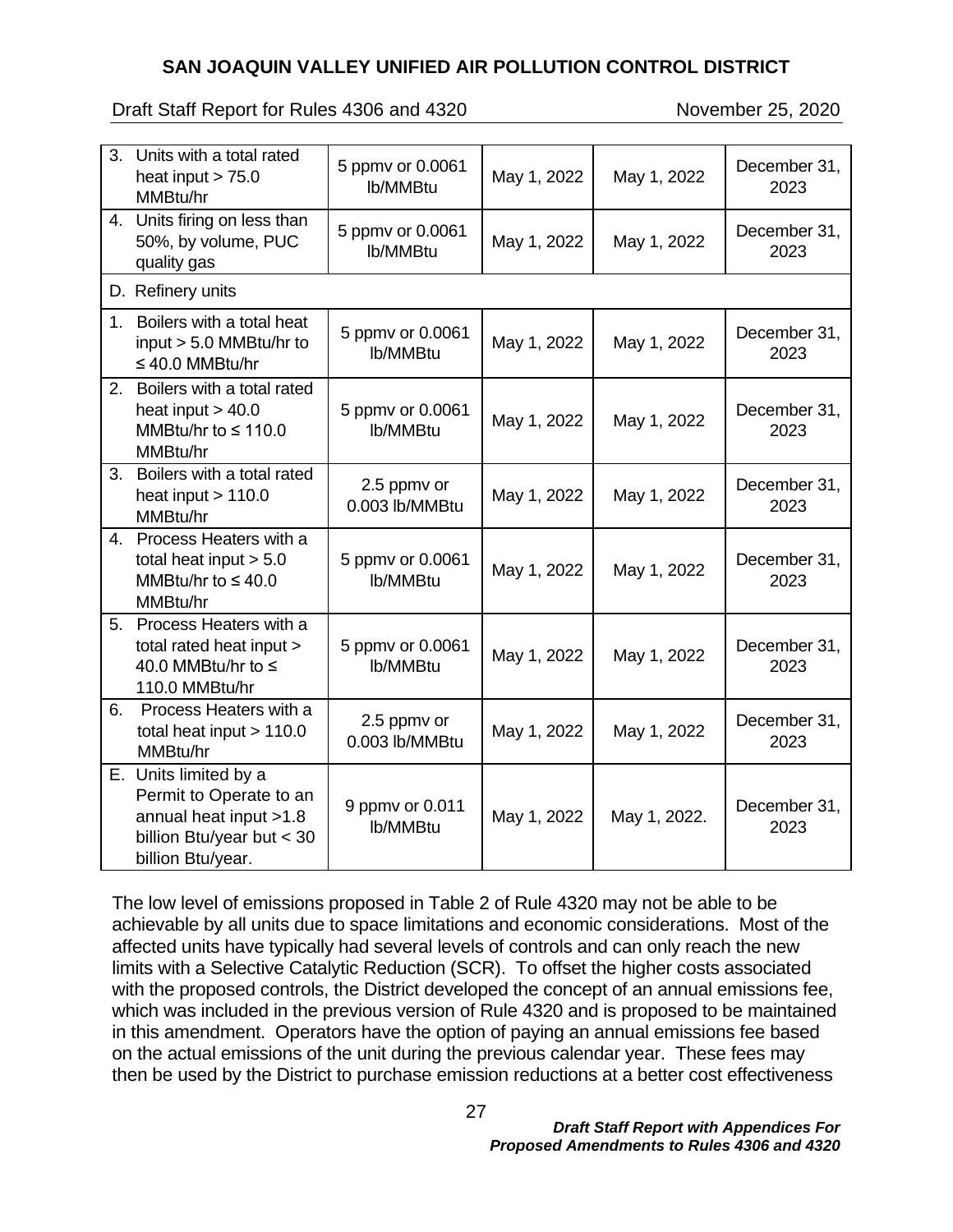Draft Staff Report for Rules 4306 and 4320 November 25, 2020

rate than the proposed controls. Payments must continue annually until the unit demonstrated compliance with appropriate limits or are permanently removed from use in the District.

The emissions fee is based on the total emissions from the units that do not comply with the applicable NOx limits, and not the difference between the actual and rule limits. The emissions are calculated using the NOx emission limit in the Permit to Operate, in lb/MMBtu, and the actual annual fuel usage, in MMBtu, for the past year. The total annual fee is calculated by multiplying the total emissions by a fee rate plus an administrative fee. The fee rate is based on the cost of NOx reductions, in dollars per ton, as established pursuant to Sections 7.2 and 7.6 of District Rule 9510 (Indirect Source Review (ISR)), as adopted on December 15, 2005, and amended on December 21, 2017.

#### *Section 6.0 – Administrative Requirements*

Test methods will be updated in Section 6.4 to reflect the latest version of test methodology available.

# **IV. SUPPORTING ANALYSIS**

The following analysis implement or reference requirements in the California Health and Safety Code, federal Clean Air Act, and the California Environmental Protection Act.

# **A. Emissions Inventory and Potential Emission Reductions**

The NOx emission reductions achieved from the proposed amendments to the Rule 4306 0.19 tons per day (tpd) in 2024 and 0.03 tpd in 2030, on an annual average basis. Additional NOx emission reductions achieved from the proposed amendments to Rule 4320 are estimated to reduce NOx emissions by an additional 46% (0.45 tpd) on an annual average basis, although District staff are not submitting these emission reductions for SIP credit at this time. Please see Appendix B of this draft staff report for further details.

# **B. Cost Effectiveness Analysis**

The California Health and Safety Code (CH&SC) Section 40920.6(a) requires the District to conduct both an absolute cost effectiveness analysis and an incremental cost effectiveness analysis of available emission control options before adopting each BARCT rule. The purpose of conducting a cost effectiveness analysis is to evaluate the economic reasonableness of the pollution control measure or rule. The analysis also serves as a guideline in developing the control requirements of a rule. Cost effectiveness will depend on the current level of controls, unit size, fuel usage and final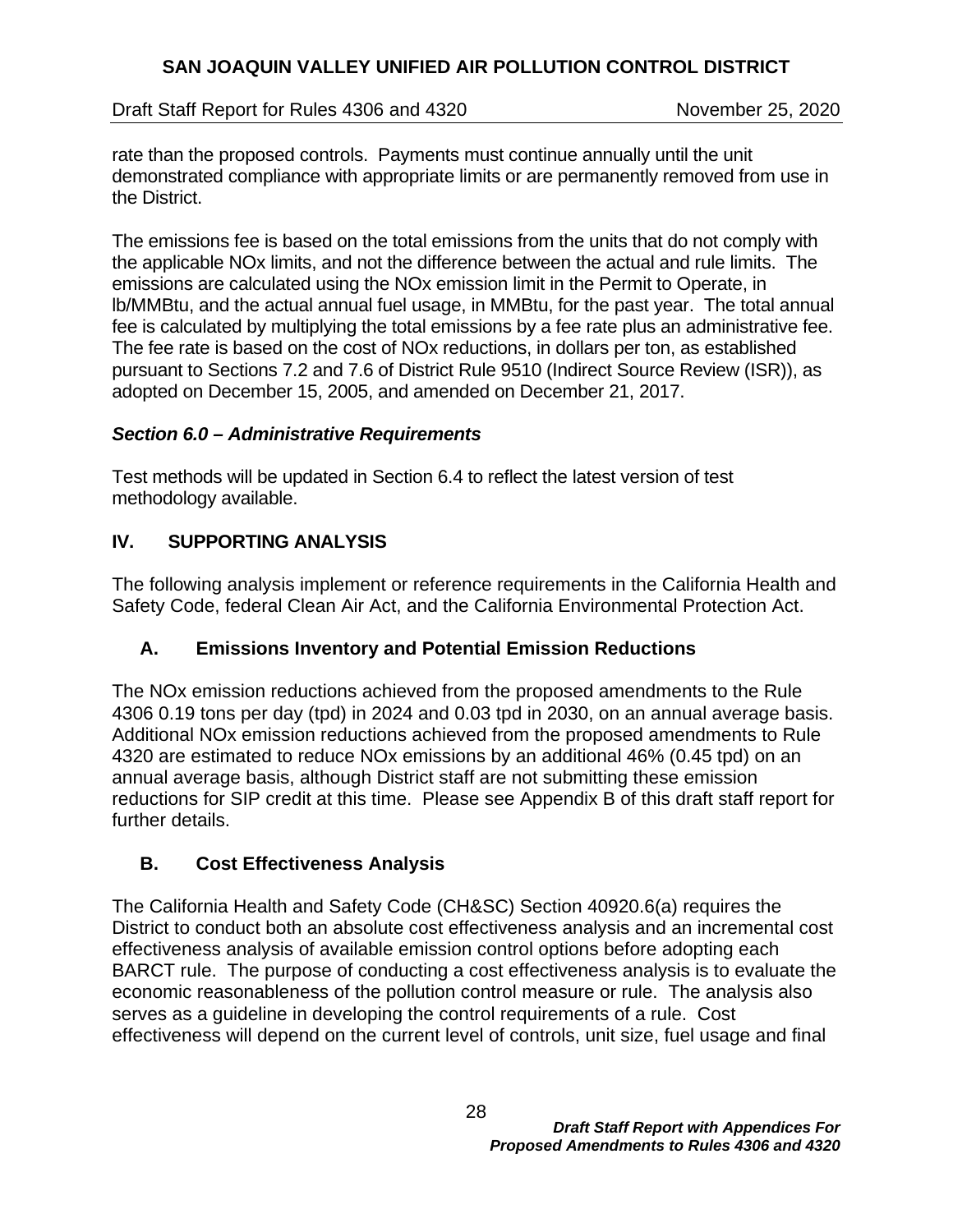Draft Staff Report for Rules 4306 and 4320 November 25, 2020

emission levels. Details of the cost effectiveness analysis is contained in Appendix C to this report.

## **C. Socioeconomic Analysis**

State law requires the District to analyze the socioeconomic impacts of any proposed rule or rule amendment that significantly affects air quality or strengthens an emission limitation. The socioeconomic analysis has been used to further refine the rule amendments. The final socioeconomic report is attached to this staff report as Appendix D.

## **D. Rule Consistency Analysis**

Pursuant to CH&SC §40727.2, prior to adopting, amending, or repealing a rule or regulation, the District is required to perform a written analysis that identifies and compares the air pollution control elements of the rule or regulation with corresponding elements of existing or proposed District and EPA rules, regulations, and guidelines that apply to the same source category. District staff has concluded that the proposed rules are not in conflict with nor inconsistent with other District rules, nor are the proposed rules in conflict with nor inconsistent with federal policy, rule, or regulations governing the same source category. The analysis is discussed further in Appendix E of this staff report.

#### **E. Environmental Impacts**

The District is proposing to amend existing District Rule 4306 and District Rule 4320 (Boilers>5MMBtu/hr). The Purpose of this rule amendment project includes lowering the NOx emission limits for specific classes and categories of units, with the Advanced Emission Reduction Option to allow for advanced technology development and deployment in order to meet commitments made to the *2018 PM2.5 Plan*.

There are no other actions or rule requirements associated with this project. Based on the District's investigation, substantial evidence supports the District's conclusion that the amendments will not cause either a direct physical change in the environment or a reasonably foreseeable indirect physical change in the environment, and as such is not a "project" as that term is defined under the California Environmental Quality Act (CEQA) Guidelines § 15378. In addition, substantial evidence supports the District's conclusion that, if one assumes the amendment is a "project" under CEQA in spite of our conclusion to the contrary, it will not have any significant adverse effects on the environment.

In addition, the amendments to District Rule 4306 and Rule 4320 is an action taken by a regulatory agency, the San Joaquin Valley Air District, as authorized by state law to assure the maintenance, restoration, enhancement, or protection of air quality in the